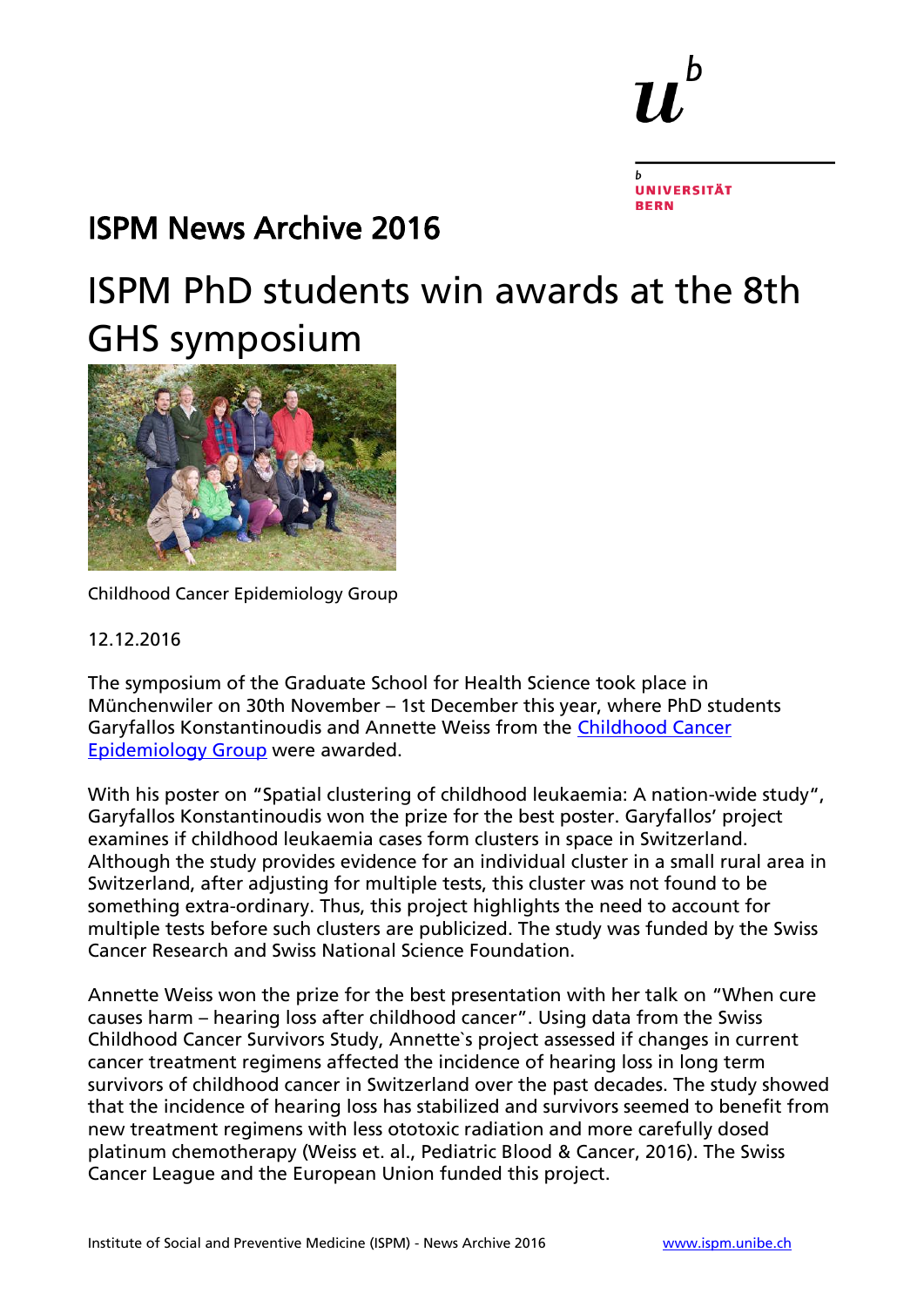## COMI study launched in Basel-Stadt



#### 06.12.2016

The study measuring the quality of indication for surgery in the **Swiss Implant** [Registry \(SIRIS\)](http://www.swissrdl.unibe.ch/registries/siris/index_eng.html) was successfully launched in the Kanton Basel-Stadt in November 2016. It extends the registry by assessing patient-reported outcome measures in patients receiving hip and knee prostheses.

The COMI study aims to assess the appropriateness of hip and knee replacement surgery in the Kanton Basel-Stadt. Inappropriate would be to perform these surgical procedures in patients whose functional status of the hip or knee joints is still too good and their pain level still too low to warrant a surgical intervention. As their pain relief is smaller compared with that of 'typical' recipients of an arthroplasty, they may be less satisfied with the surgical result.

The comparison of pre to post-operative pain and function as well as quality of life in different patient subgroups (e.g. age groups) allows us to measure the quality and appropriateness of the current use of hip and knee replacement surgery.

The appropriateness of the indication for surgery is assessed in an observational longitudinal study at the two orthopaedic hospitals of the Kanton Basel-Stadt. For this purpose, patients are asked to complete the validated disease-specific COMI questionnaire before surgery as well as 6 and 24 months after surgery.

Further readings:

[http://www.saez.ch/aktuelle-ausgabe/details/auf-der-letzten-meile-zum-patienten-](http://www.saez.ch/aktuelle-ausgabe/details/auf-der-letzten-meile-zum-patienten-3.html)[3.html](http://www.saez.ch/aktuelle-ausgabe/details/auf-der-letzten-meile-zum-patienten-3.html)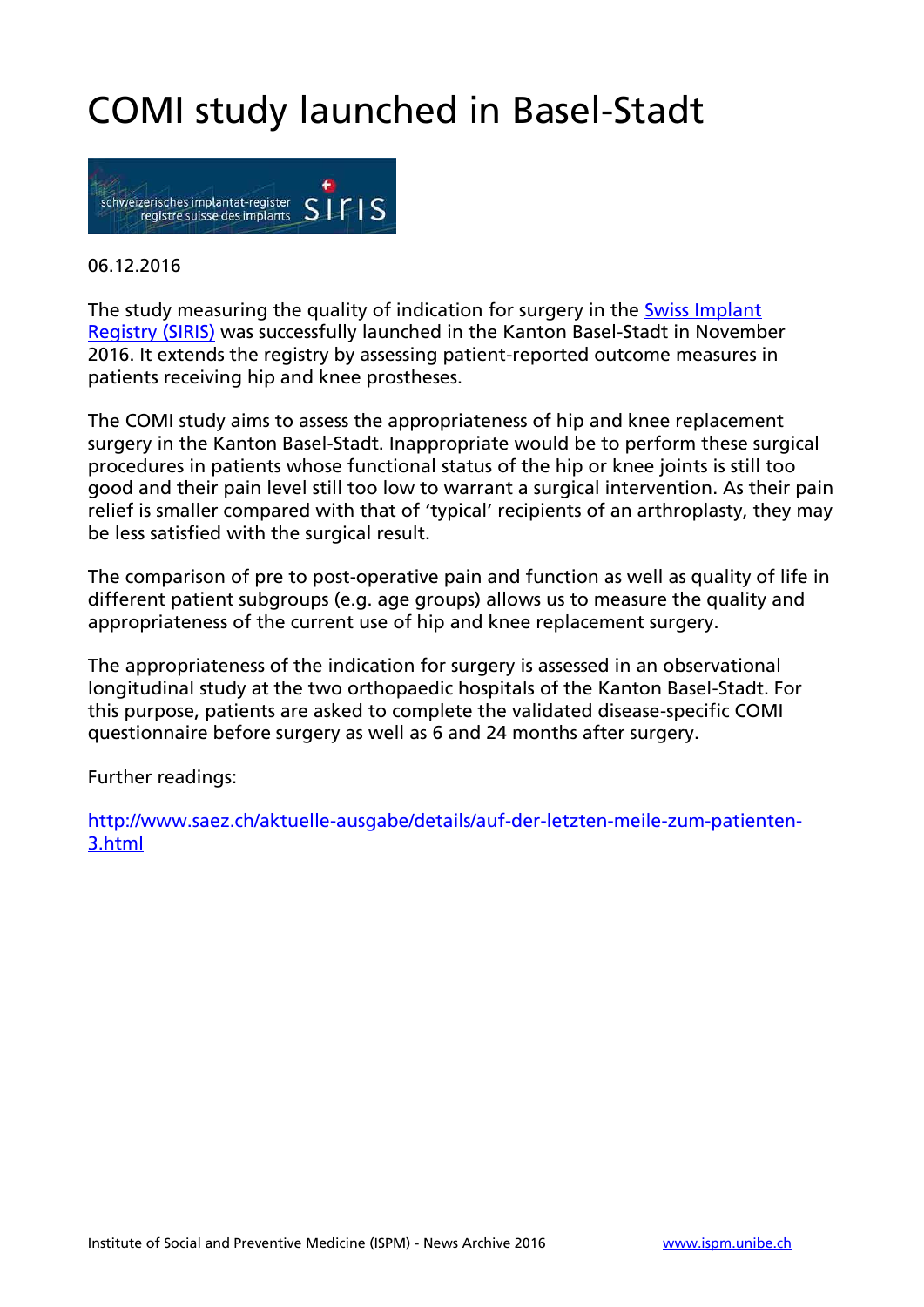### ISPM signs DORA



#### **Declaration on Research Assessment**

02.12.2016

The San Francisco Declaration on Research Assessment (DORA) recognizes the need to improve the ways in which the outputs of scientific research are evaluated. DORA has been initiated by the American Society for Cell Biology (ASCB) together with a group of editors and publishers of scholarly journals.

The group met in December 2012 during the ASCB Annual Meeting in San Francisco and subsequently circulated a draft declaration among various stakeholders. DORA as it now stands has benefited from input by many of the original signers listed on the [DORA website.](http://www.ascb.org/dora/) DORA is a worldwide initiative covering all scholarly disciplines. Individuals and organizations who are concerned about the appropriate assessment of scientific research are encouraged to sign DORA.

Read more and sign on the [DORA website](http://www.ascb.org/dora/)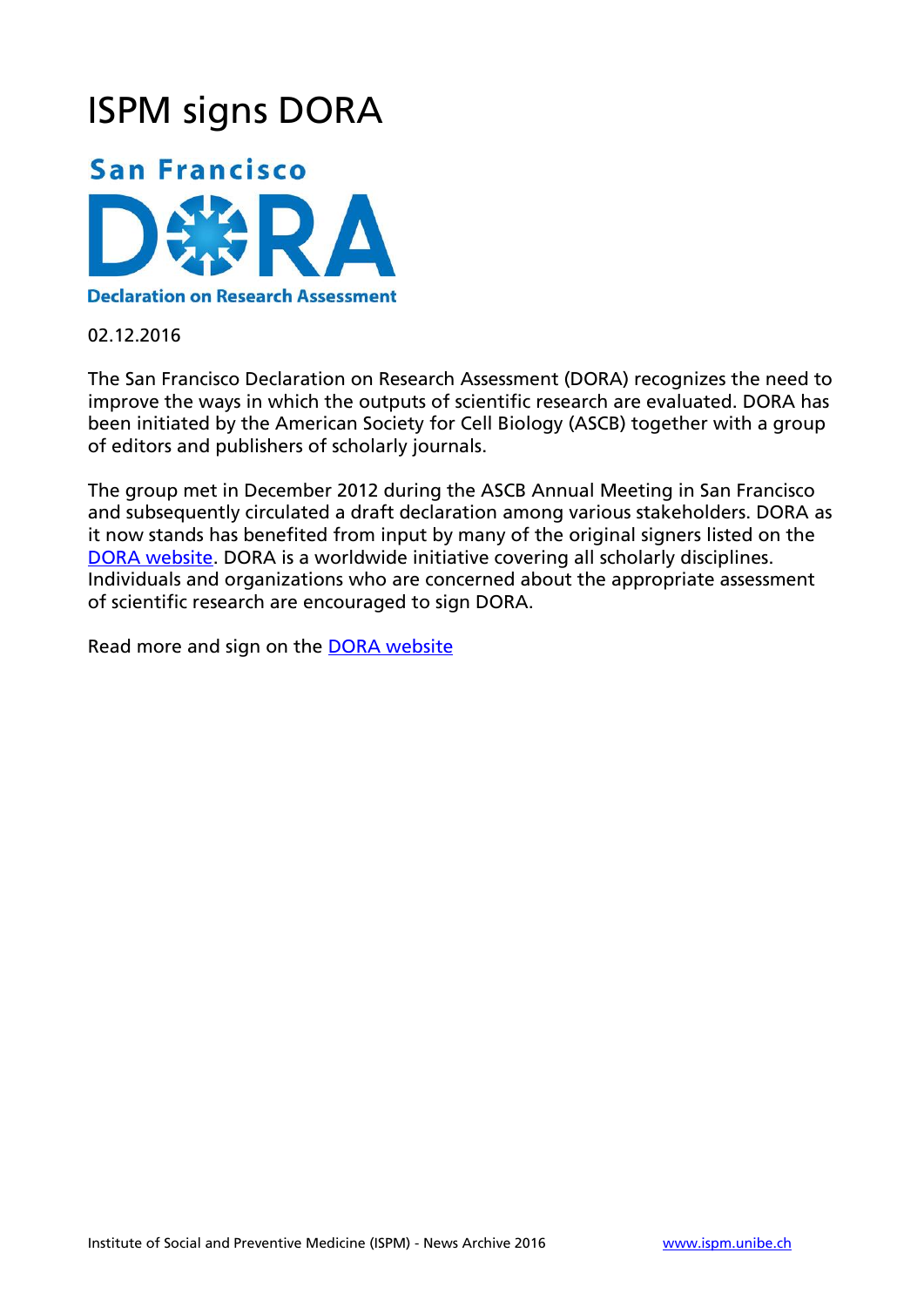## IMI GetReal Project concludes



### 28.11.2016

GetReal researchers and a wide range of stakeholders, including participants external to the consortium, gathered at the Royal Flemish Academy of Belgium for Science and Arts in Brussels on 24 November 2016.



Project researchers including Matthias Egger, Noemi Hummel, Eva Didden, Yann Ruffieux and Gablu Kilcher from [WP4](https://www.imi-getreal.eu/About-GetReal/Workpackage-4) presented their activities and outputs of the past three years. Lively panel sessions discussed the value and impact of the GetReal results for R&D, HTA and regulatory practice. And participants also had the opportunity to try out some of the exciting tools developed during the project.

Read further on [www.imi-getreal.eu](https://www.imi-getreal.eu/)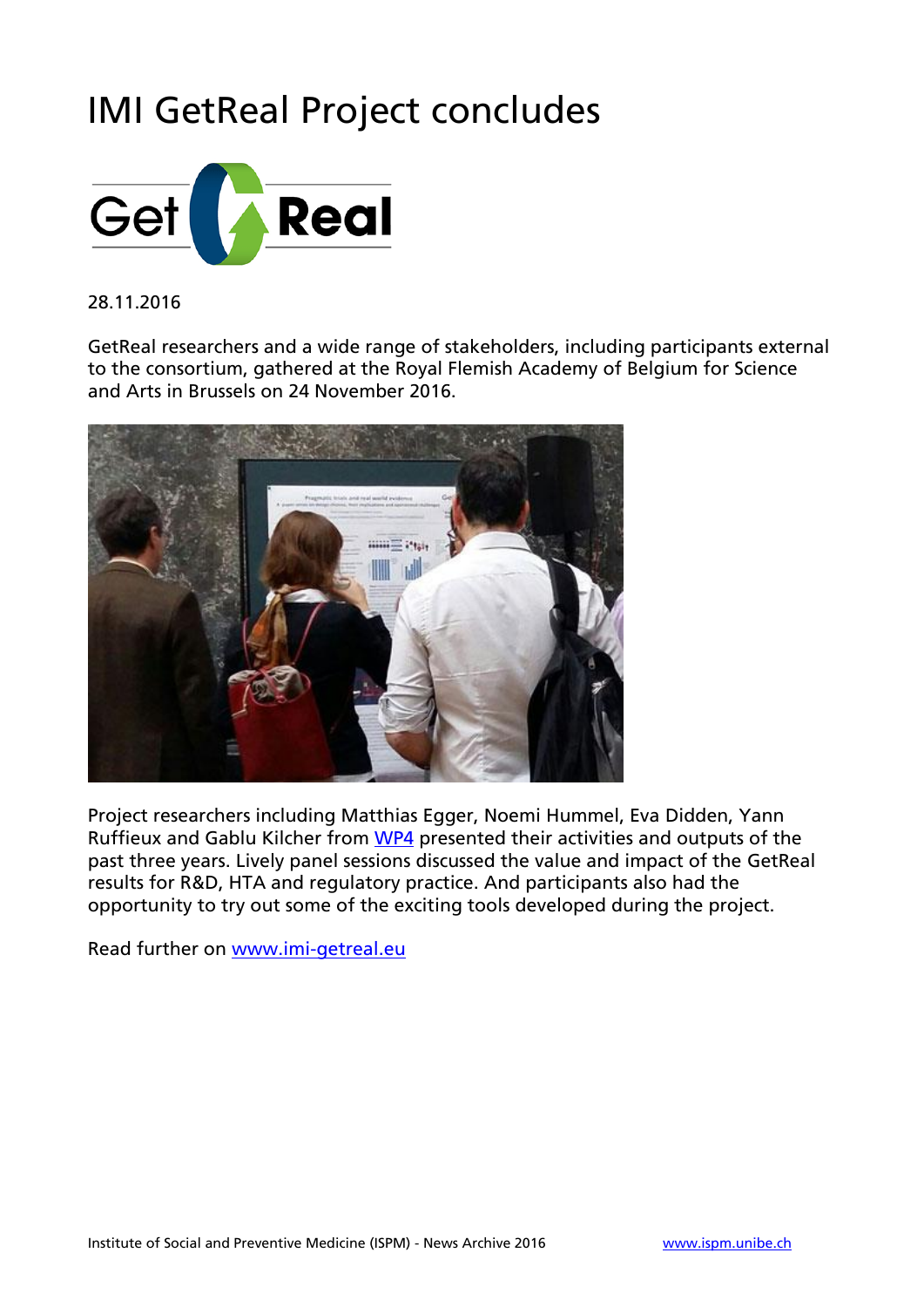## Presentations of the first Swiss Stata Users Group Meeting are now online



### 25.11.2016

Close to 60 persons attended on Nov 17, 2016, the first Swiss Stata Users Group Meeting at the "Haus der Universität in Bern" including Bill Gould, president of Stata Corp in College Station, Texas.

Now, one week later, all the presentations on the topics covered - an interesting mix, indeed - are now freely available on [www.stata.com/meeting/switzerland16/#proceedings](http://www.stata.com/meeting/switzerland16/#proceedings)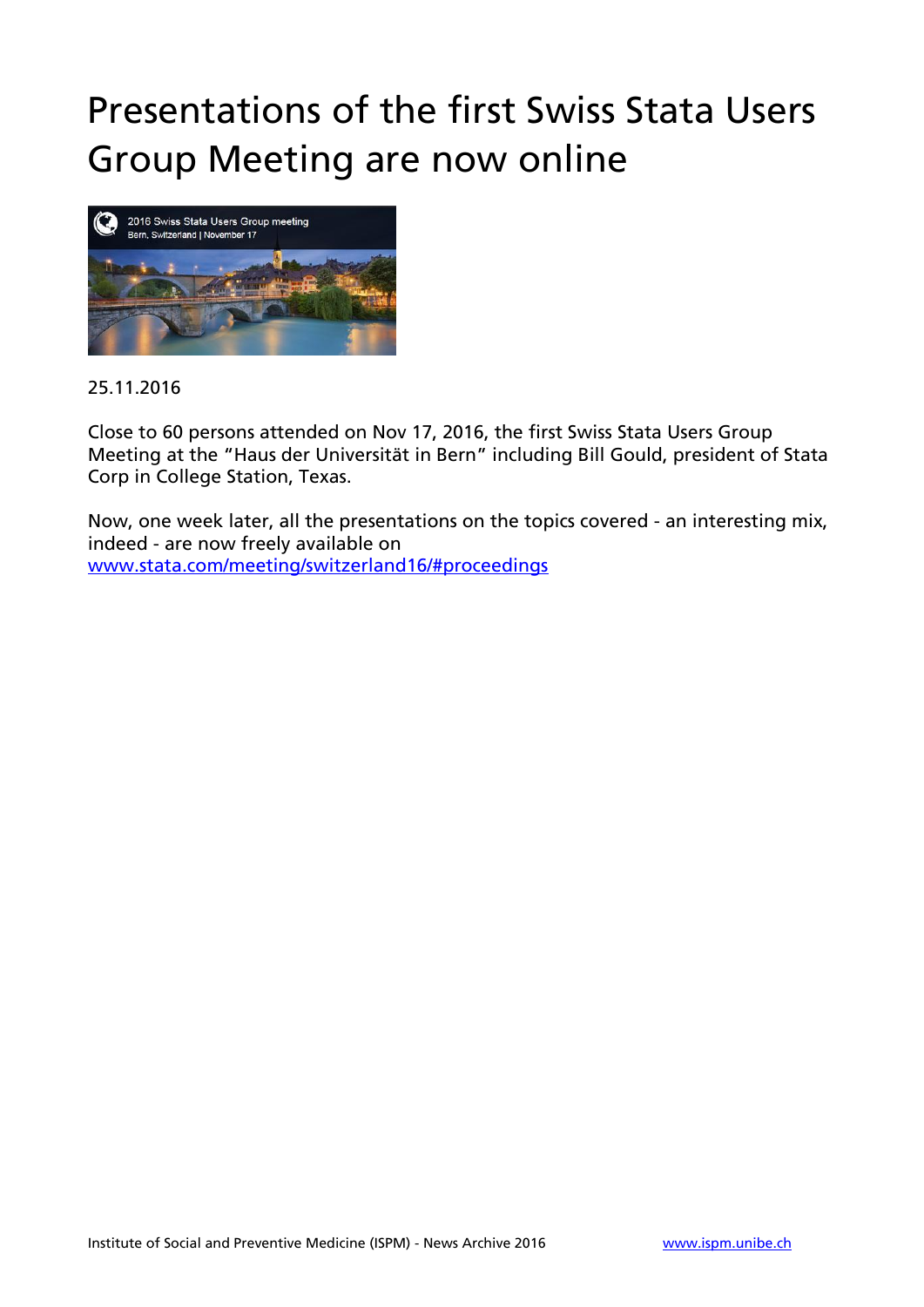### Strong start for cannabis survey



### 21.11.2016

More than 1,000 people participated in a survey of cannabis use in its first day on the website [www.canreg.ch.](http://www.canreg.ch/) University researchers and health departments in Bern, Basel, Geneva, and Zurich launched the anonymous online survey to clarify the conditions under which cannabis users would participate in a longer study of the controlled sale of the drug.

According to statistics from Suchtmonitoring Schweiz, cannabis is the most frequently used illegal substance in Switzerland, consumed by 6.5 percent of the population.

The survey includes questions on a variety of topics, among them the quantity of cannabis used, reasons for use, and form of cannabis consumption. Users can fill out the survey between November 21 and December 21, 2016.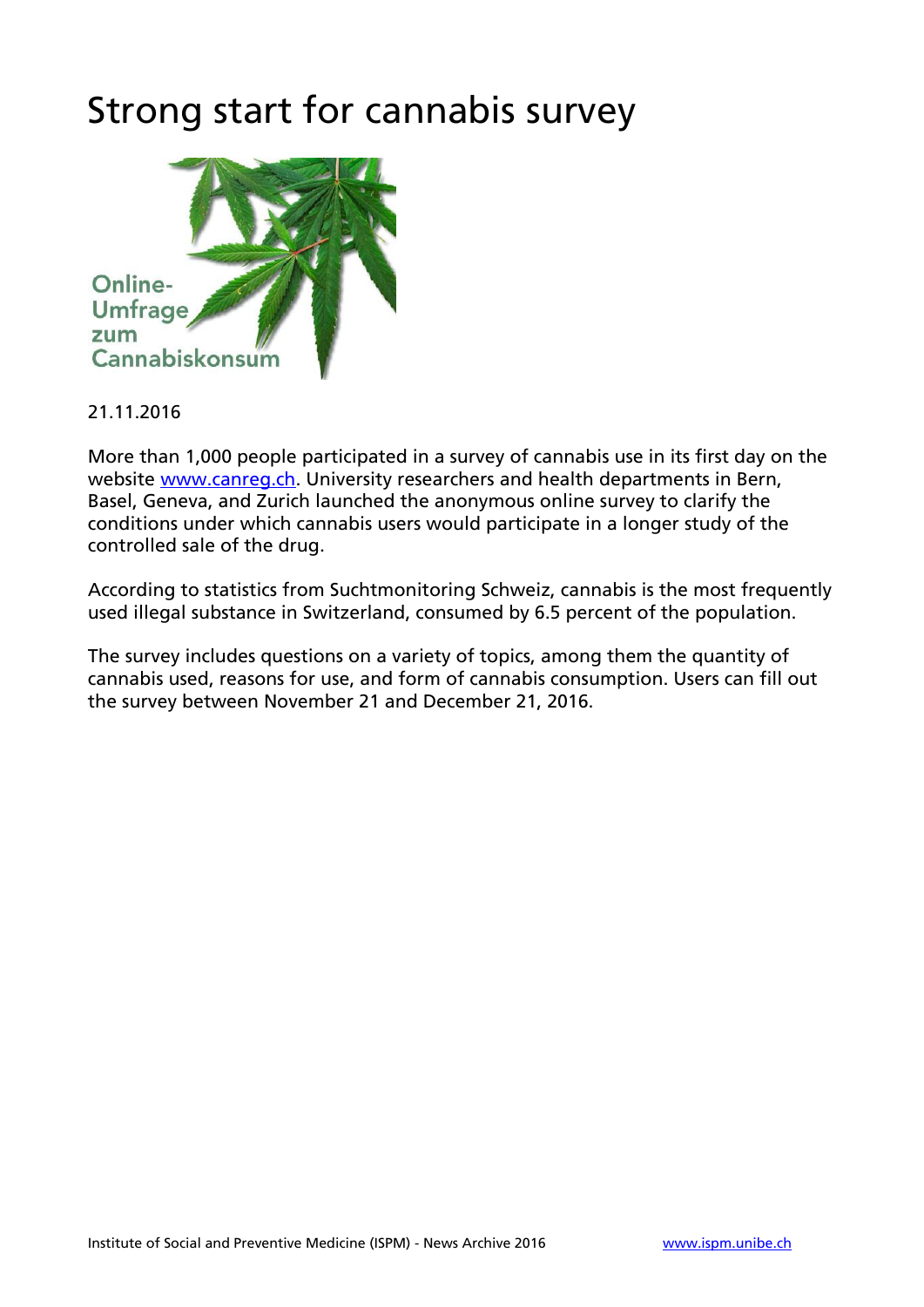### ISPM's Andreas Haas wins SSPH+ Award



18.11.2016

Congratulations to [Andreas Haas from ISPM Bern](http://www.ispm.unibe.ch/about_us/staff/haas_andreas/index_eng.html) for winning the annual SSPH+ Award for the best published PhD article in public health. His publication "Retention in care during the first 3 years of antiretroviral therapy for women in Malawi's option B+ programme: an observational cohort study" was [published online in](http://www.thelancet.com/journals/lanhiv/article/PIIS2352-3018%2816%2900008-4/fulltext) The Lancet [HIV](http://www.thelancet.com/journals/lanhiv/article/PIIS2352-3018%2816%2900008-4/fulltext) on March 18, 2016.

The work is part of a large collaborative project ["Umoyo+"](http://www.umoyoplus.org/) underway in the HIV [Hepatitis group](http://www.ispm.unibe.ch/research/research_groups/hiv_and_hepatitis/index_eng.html) at the Institute of Social and Preventive Medicine. The main aim of Umoyo+ is to evaluate a newly introduced program designed to minimize mother-tochild transmission of HIV in Malawi. The interdisciplinary team of researchers at ISPM has been working in close collaboration with researchers and members of NGOs and the Ministry of Health in Malawi.

Haas's publication was one of 16 submitted by PhD students for the SSPH+ competition. All publications were evaluated by an international jury, and the winner was announced at the [Swiss Public Health Conference 2016](https://sph16.organizers-congress.org/frontend/index.php?folder_id=787) on "Refugees and Public Health" on November 15, 2016.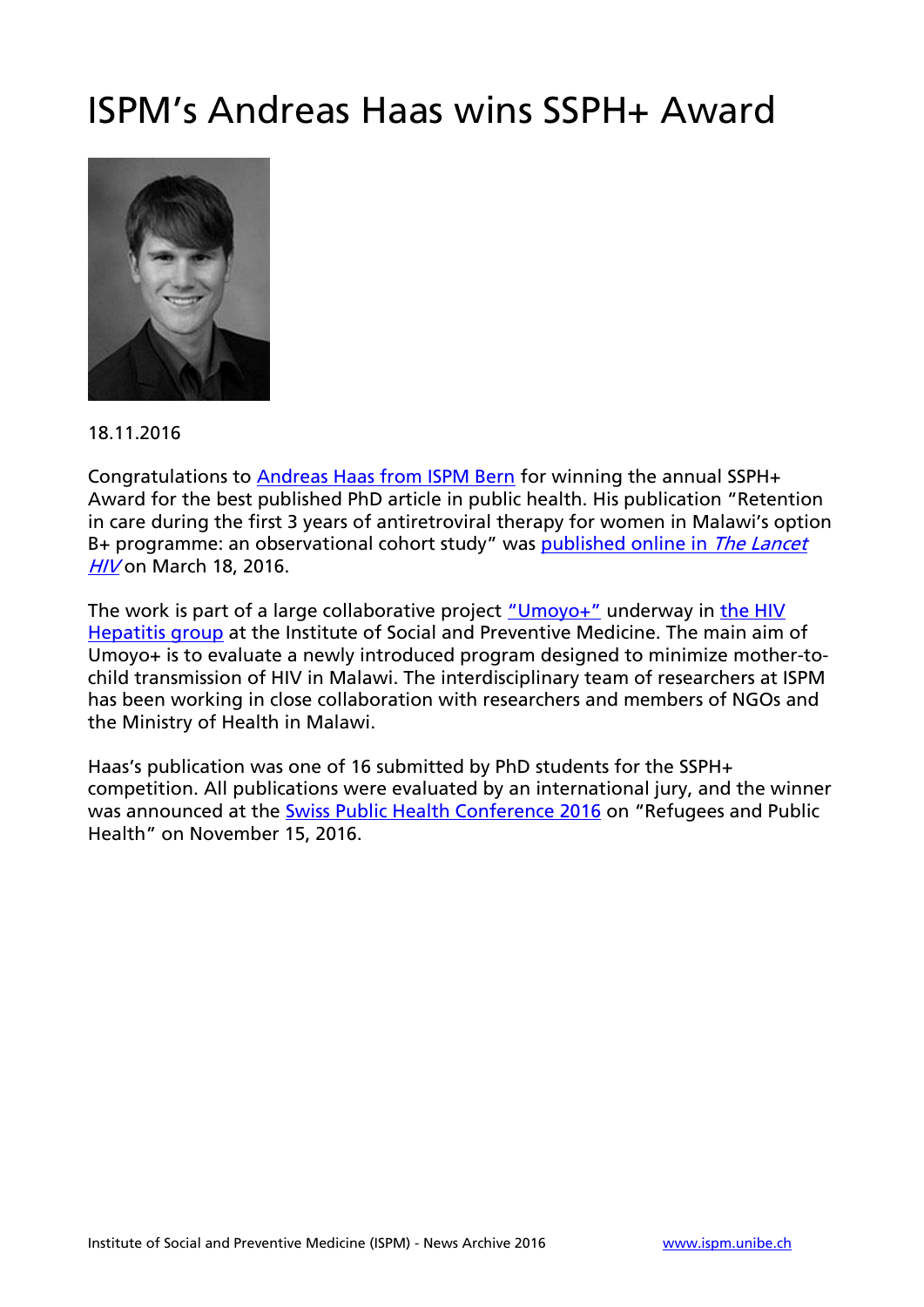## "Local Organiser's Award" at the Society for Back Pain Research (UK)



THE LOCAL ORGANIZER'S AWARD

### 11.11.2016

"Local Organiser's Award" (one of the 3 best paper awards) at the Society for Back Pain Research (UK) for a paper on "effect of previous surgery on complication rates" from the Schulthess clinic in Zurich and SwissRDL.

|                              | <b>THE SOCIETY FOR</b><br><b>BACK PAIN RESEARCH</b><br>Registered charity No.326229                                                                    |
|------------------------------|--------------------------------------------------------------------------------------------------------------------------------------------------------|
|                              | THE LOCAL ORGANISER'S AWARD                                                                                                                            |
|                              | Presented to                                                                                                                                           |
|                              | P Zehnder, TF Fekete, E Aghayev, FS Kleinstuck, H-J Becker, T Pigott,<br>P Banczerowski, Anne F Mannion                                                |
|                              | for their paper                                                                                                                                        |
|                              | 'Quantification Of The Increased Risk Of Complications During Surgery For<br>Degenerative Spinal Disorders In Patients With Prior Spine Surgery'<br>at |
|                              | Barton Grange Hotel, Preston, UK                                                                                                                       |
|                              | 03 & 04 November 2016                                                                                                                                  |
| $N$ CRobertx                 |                                                                                                                                                        |
| Dr Lisa Roberts<br>President | Mr Steven Vogel<br>Secretary                                                                                                                           |

The paper was based on a master thesis written in the Schulthess clinic in Zurich in collaboration with the SwissRDL. The study demonstrated a significant dose-response effect of previous surgery on the risk of incurring a complication during subsequent spine surgery. The results can be used by the surgeon when assessing the risk/benefit ratio of further surgery, for informing and consenting the patient.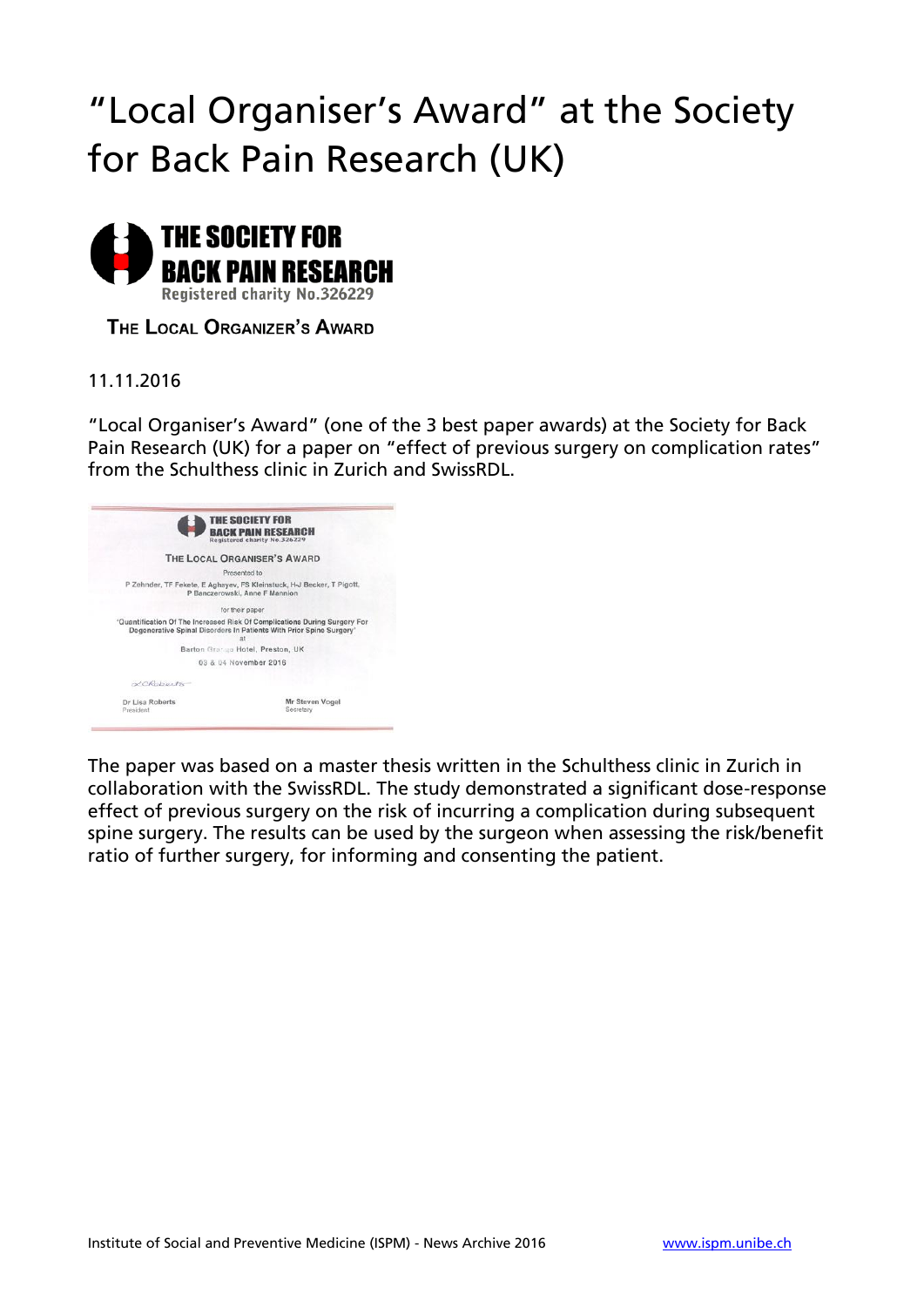## Medicine at the end of life: what can we do, what do we want to do, what should we do?



### 19.10.2016

A debate of the Bern Dialog: Medicine and Society

7 November, 2016, 6–7:30 pm

Kulturcasino Bern

Medicine meets ethics and politics, the polarizing debate:

Should the general public be responsible for paying for life support at the end of life?

Should extraordinary medical interventions be undertaken at an advanced age?

Do we open the door to discussion of an age-dependent value of life?

For more information & registration:

[www.dialog-medizin-gesellschaft.ch](http://www.dialog-medizin-gesellschaft.ch/)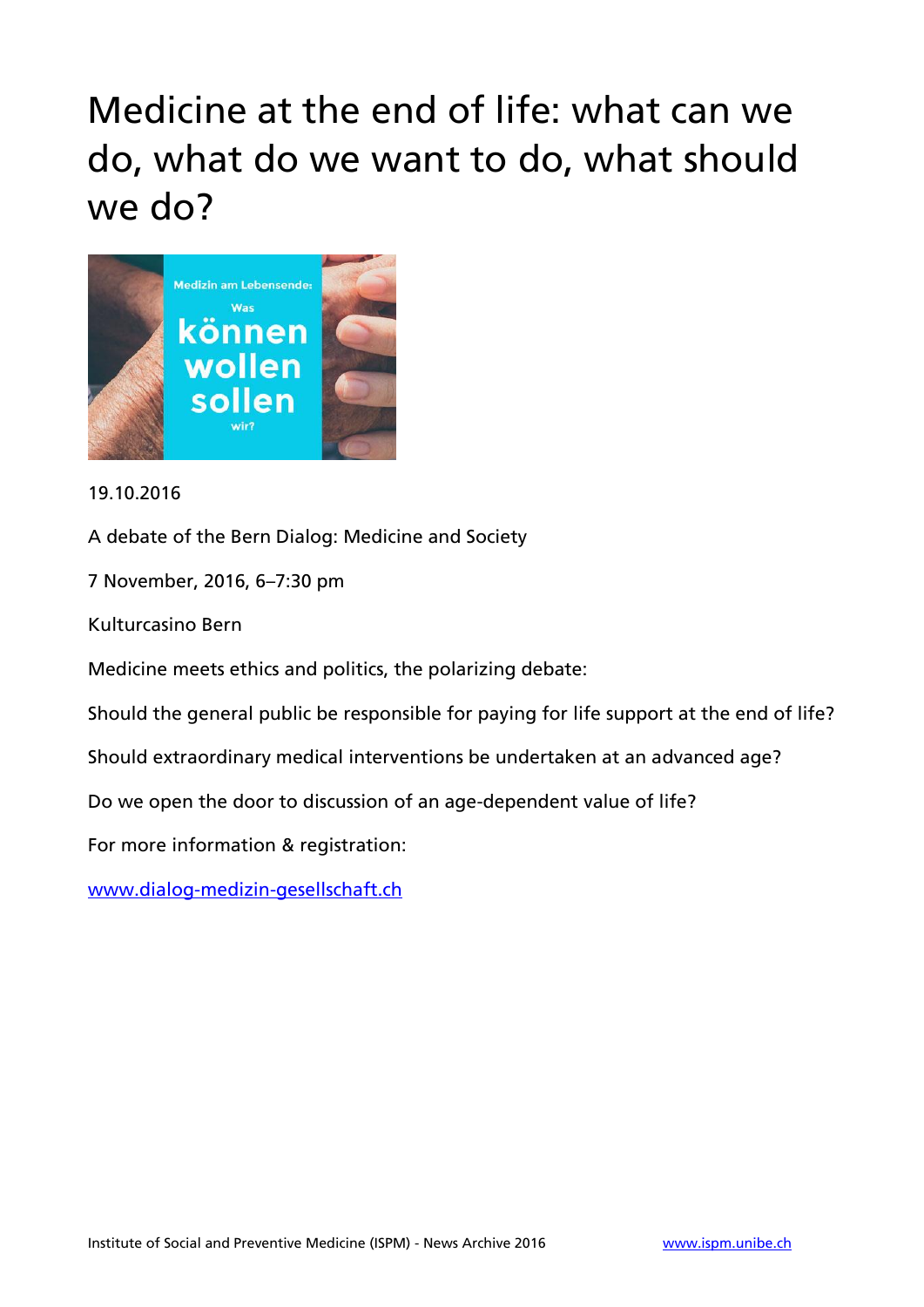## The Swiss Cerebral Palsy Registry: a tool to improve the health of disabled children



#### 27.09.2016

Children with cerebral palsy not only have difficulty moving but can have other health issues such as speech or learning problems.

Caused by brain damage or malformation that occurs before, during, or immediately after birth, around 160 children are born with cerebral palsy every year in Switzerland. Though it is the most common physical disability in children, we have had no systematic collection of data to the determine the scope of the problem and improve the health of these children.

To change this, a group of Swiss paediatricians has founded a Swiss registry for cerebral palsy (SCPR). Financed primarily by the [Stiftung Cerebral,](https://www.cerebral.ch/en) SCPR is maintained by ISPM.

For more information, contact [Anne Tscherter.](http://www.ispm.unibe.ch/about_us/staff/tscherter_anne/index_eng.html)

[Kick-off meeting](http://www.ispm.unibe.ch/unibe/portal/fak_medizin/ber_vkhum/inst_smp/content/e93993/e95206/e485730/e485811/KickoffMeeting_SCPR_eng.pdf) of the SCPR: 29 September 2016, [Swiss Federation of](https://kongress.imk.ch/sfcns2016/Home) Clinical Neuro-[Societies \(SFCNS\) Congress,](https://kongress.imk.ch/sfcns2016/Home) Basel.

Bild Quelle: Stiftung Cerebral

[Invitation to the Kick-off Meeting \(PDF, 442KB\)](http://www.ispm.unibe.ch/unibe/portal/fak_medizin/ber_vkhum/inst_smp/content/e93993/e95206/e485730/e485811/KickoffMeeting_SCPR_eng.pdf)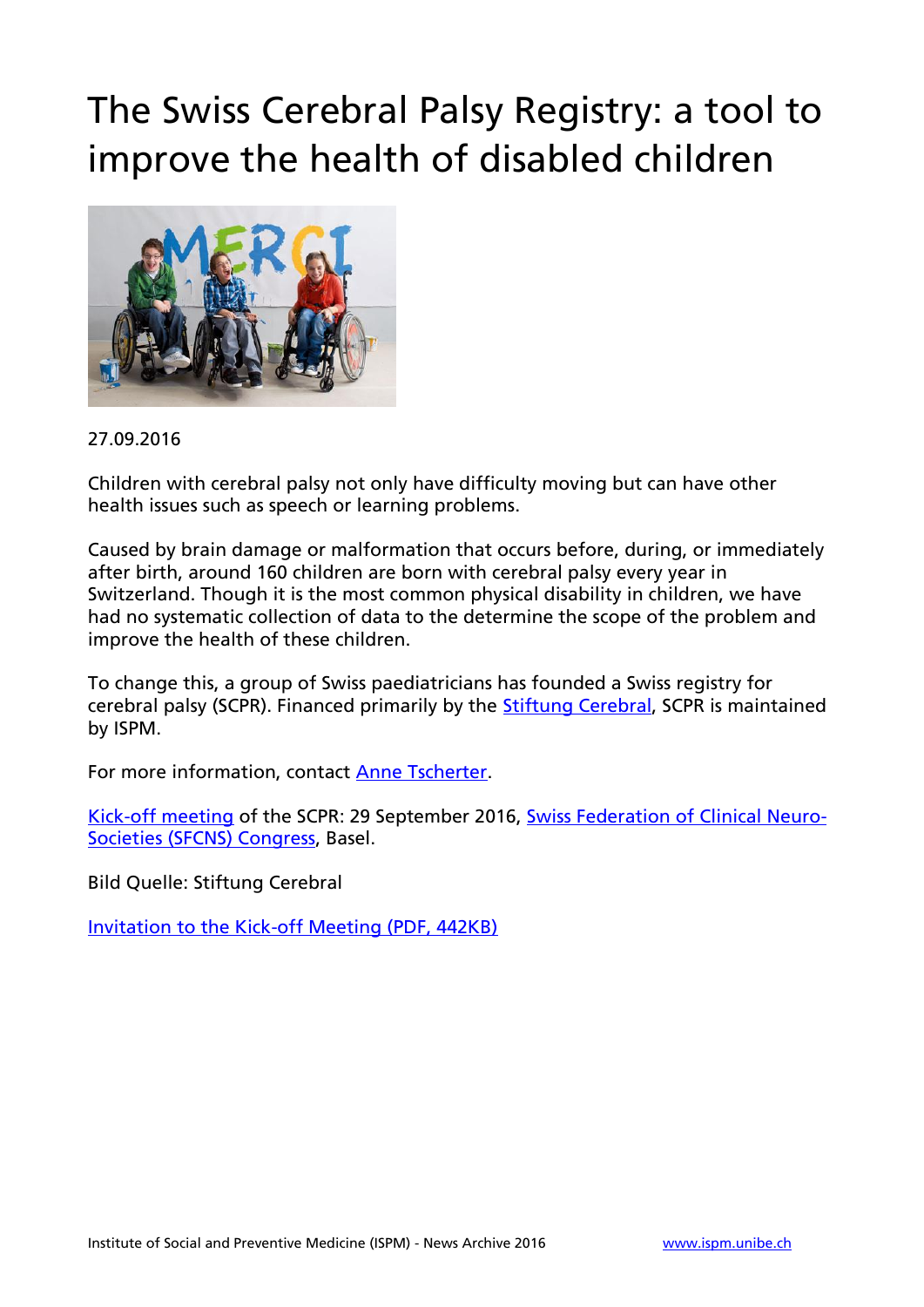## Matthias Egger is the new president of the National Research Council of the SNSF



#### 23.09.2016

Matthias Egger, internationally renowned epidemiologist and public health expert, will be the new president of the National Research Council of the SNSF as of 2017.

On 23 September 2016 he was elected as president of the Research Council by the Executive Committee of the Foundation Council of the SNSF for the 2017-2020 term of office. He will succeed Martin Vetterli, who will become president of EPF Lausanne next year. Matthias Egger (59) has been director of the Institute of Social and Preventive Medicine (ISPM) at the University of Bern for the last ten years.

Read the [SNF news article](http://www.snf.ch/en/researchinFocus/newsroom/Pages/news-160923-press-releases-matthias-egger-new-president-national-research-council-snsf.aspx)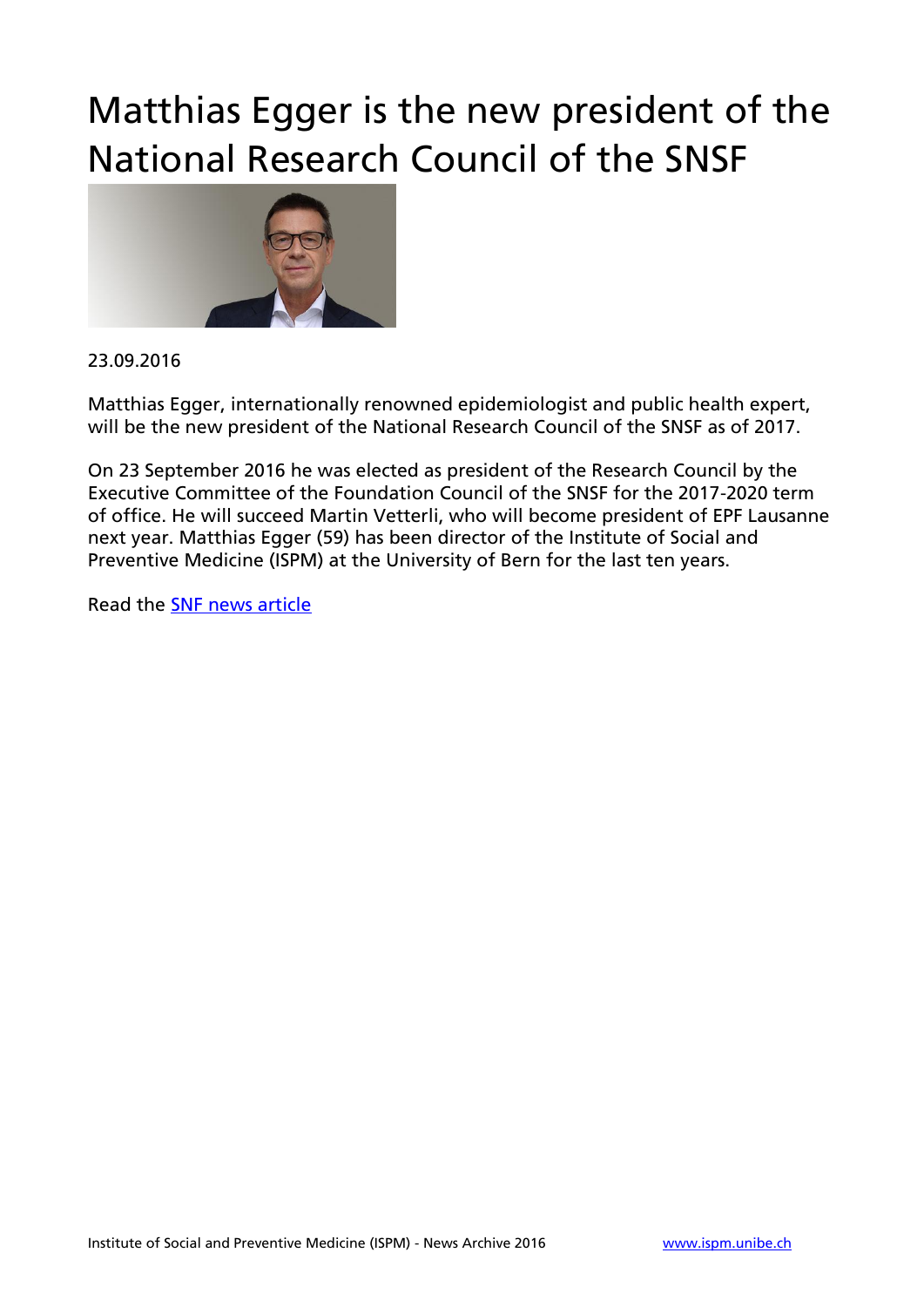## GetReal Work Package 4 Stakeholder Workshop in London, UK



23.09.2016

On 15 September 2016, the work package 4 (WP4) team including Matthias Egger, Georgia Salanti and Eva Didden from the ISPM, presented a Stakeholder Workshop in London, UK.

Participants hailed from Academia, Pharma Industry, Health Technology Assessment Bodies, Regulators, Consulting Firms as well as from other GetReal work packages. Everyone was invited to discuss and provide feedback on real-life applicability and acceptability of the methods that have been developed by the WP4 team. The workshop had a good attendance and much enthusiastic participation through both direct interaction and via online real-time polling. Breakout sessions allowed delegates and WP4 members to critically scrutinize the suggested approaches with regard to their comprehensibility and practical relevance. The conclusions of this workshop, supplemented by an online survey, will now support the completion of a Best Practice and Recommendations report, including methodological guidelines, and the enrichment of a Methods Navigator website.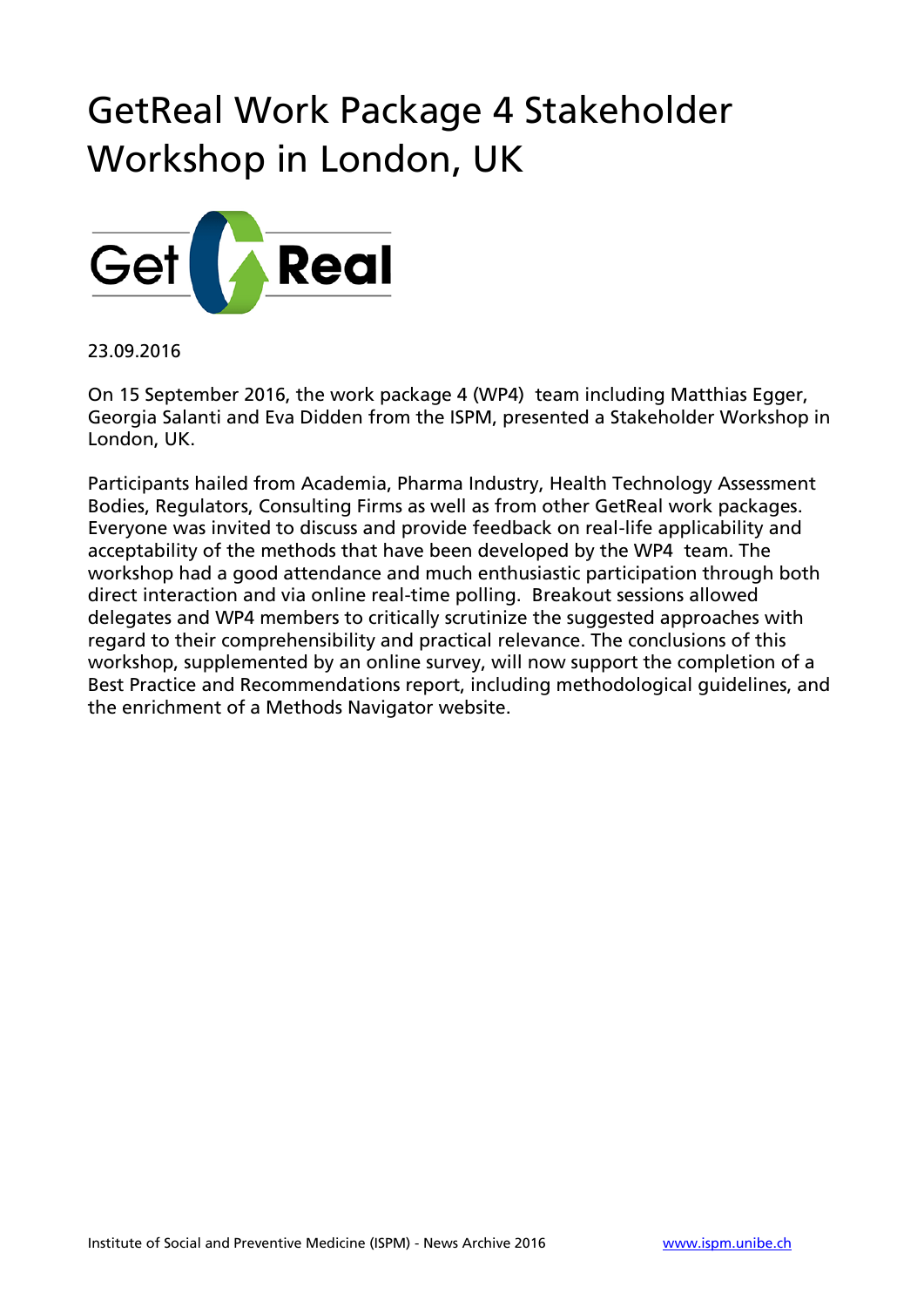## Article about ISPM in MMS Bulletin



**Medicus Mundi Schweiz** 

Netzwerk Gesundheit für alle Réseau Santé pour tous Network Health for All

#### 16.09.2016

The MMS Bulletin #138 published an article about the ISPM: "Promoting health and disease prevention within Switzerland and around the world" written by ISPM collaborator Luciano Ruggia.



Read the [full article here.](http://www.medicusmundi.ch/de/bulletin/mms-bulletin/human-rights-based-approach/magazin/promoting-health-and-disease-prevention-within-switzerland-and-around-the-world)

Read the [MMS Bulletin #138 here.](http://www.medicusmundi.ch/de/bulletin/mms-bulletin/human-rights-based-approach)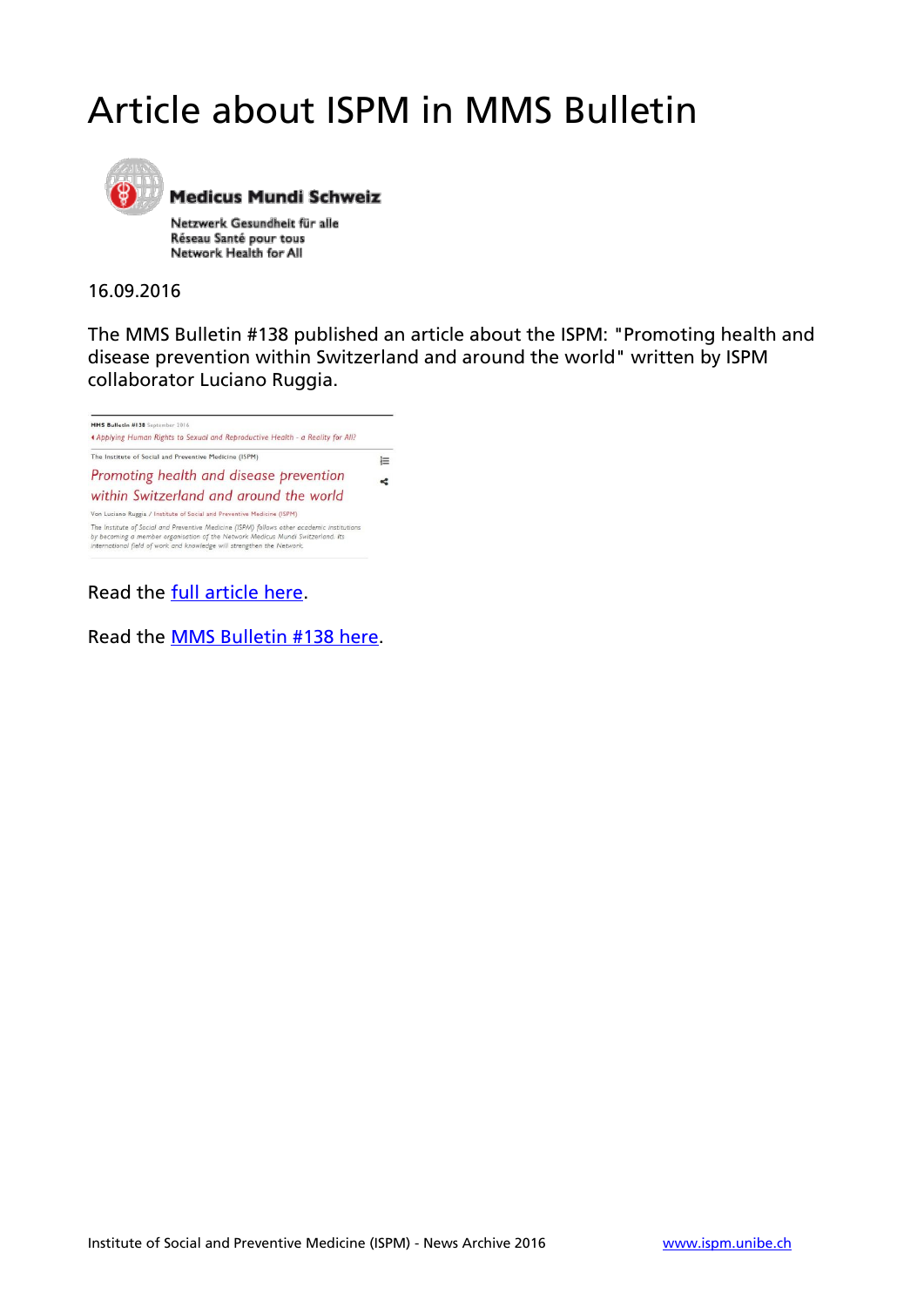# Wie Registerdaten helfen, Krebserkrankungen bei Kindern vorzubeugen, Behandlung und Überlebenschancen zu optimieren und eine gute Lebensqualität zu erreichen



Schweizer Kinderkrebsregister Registre Suisse du Cancer de l'Enfant Registro Svizzero dei Tumori Pediatrici Swiss Childhood Cancer Registry

### Wissenschaftliches Symposium am 08./09. September 2016 an der Universität Bern

Krebs kommt bei Kindern selten vor; trotzdem ist es auch in diesem Alter die zweithäufigste Todesursache. Krebserkrankungen bei Kindern unterscheiden sich von denen bei Erwachsenen. Es braucht spezialisierte Behandlungen, medizinisches Spezialwissen und fachkundige Krebsregister für Kinder. Dank der ständig verbesserten Behandlung meistern heute 87 Prozent der erkrankten Kinder in der Schweiz den Krebs und können geheilt werden. Oft ist die Behandlung sehr intensiv. Zwei von drei ehemaligen Patientinnen und Patienten entwickeln später im Leben teils schwerwiegende Gesundheitsprobleme, sogenannte Spätfolgen.

Damit diese früh erkannt werden ist es wichtig, regelmässig und langfristig den Gesundheitszustand von ehemaligen Patienten zu überprüfen. Das Schweizer Kinderkrebsregister sammelt seit 1976 die Daten aller Kinderkrebspatienten. Mit diesen Routinedaten werden Ursachen von Krebs bei Kindern erforscht, die Heilungsraten überwacht und Spätfolgen untersucht, damit die Therapie optimiert und das Risiko behandlungsbedingter Spätfolgen reduziert werden kann.

Das Schweizer Kinderkrebsregister ist eines der ältesten spezialisierten Krebsregister für Kinder weltweit. Es ist seit 2004 dem Institut für Sozial- und Präventivmedizin (ISPM) der Universität Bern angegliedert. Das Kinderkrebsregister feiert das 40 jährige Jubiläum mit einem wissenschaftlichen Symposium (auf Englisch), sowie einem Informations- und Austauschnachmittag für Betroffene, Eltern und Interessierte mit Podiumsdiskussion (auf Deutsch). Weitere Informationen sowie das Programm finden Sie auf der folgenden Webseite:

### [http://www.kinderkrebsregister.ch](http://www.kinderkrebsregister.ch/index.php?id=4056)

Wissenschaftliches Symposium: öffentlich, englisch Datum Donnerstag 8.9.2016 13:30-17:45 und Freitag 9.9.2016 8:30-12:40 Ort: Hauptgebäude der Universität Bern, Kuppelsaal Nr. 501 Medienschaffende herzlich willkommen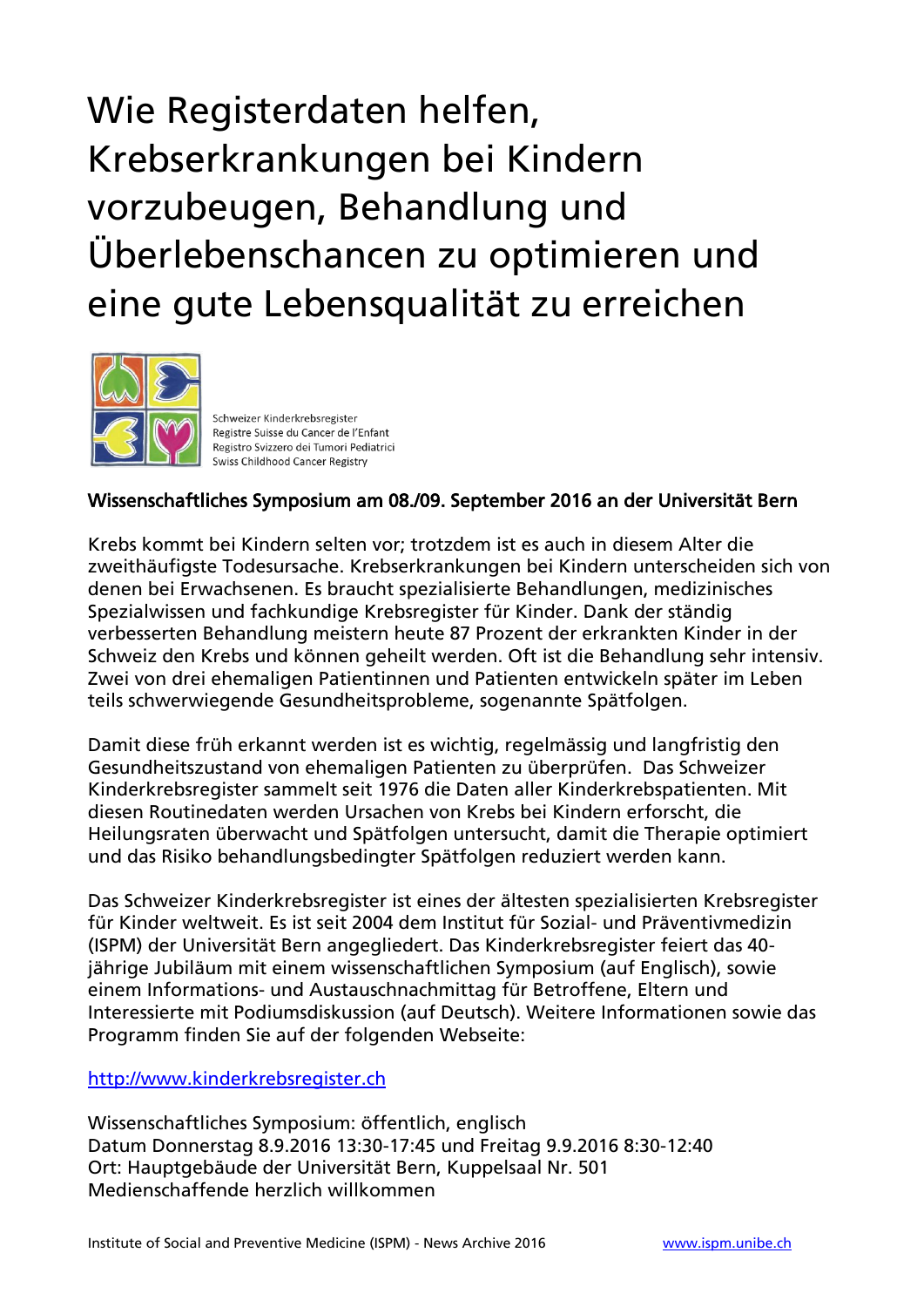Das wissenschaftliche Symposium (auf Englisch) informiert über Kinderkrebsregister in der Schweiz und Europa, zeigt Ursachen von Kinderkrebs auf, und beschreibt die Wichtigkeit der lebenslangen Nachsorge. Behandelnde Ärztinnen und Ärzte aus der Schweiz, Europa und den USA und Krebsregisterexperten diskutieren über das Thema «How can we futher improve long-term health outcomes» im Rahmen einer Podiumsdiskussion.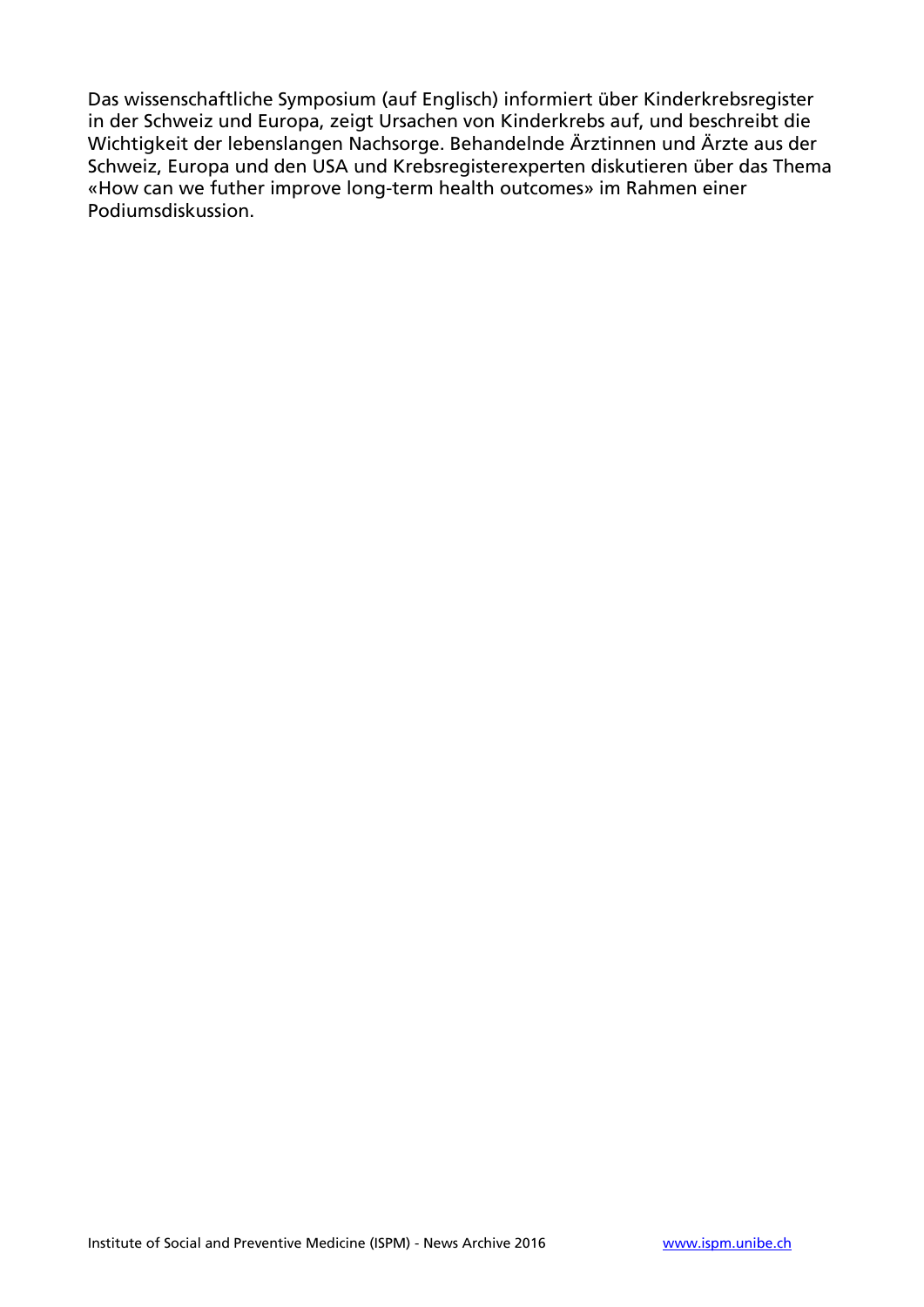## Informations- und Austauschnachmittag für Betroffene, Eltern und Interessierte: öffentlich, deutsch

### Datum: Freitag 09.09.2016; 13:50-16:15

### Ort: Hauptgebäude der Universität Bern, Kuppelsaal Nr. 501

Der Informationsnachmittag informiert über die Arbeit und den Nutzen des Schweizer Kinderkrebsregisters, was sich in der Behandlung von Krebs bei Kindern in den letzten Jahren verändert hat, und das Risiko für verschiedene Spätfolgen. Der Informationsnachmittag schliesst mit einer öffentlichen Podiumsdiskussion ab.

Thema der Podiumsdiskussion: Das Leben nach dem Krebs – Was ist gut, was nicht? Was wird in der Schweiz getan, um die Situation für Betroffene zu verbessern? Bei der Podiumsdiskussion kommen ehemalige Kinderkrebspatienten, Kinderonkologen und Experten aus der Gesundheitsversorgung und Politik zu Wort. Wir diskutieren Meinungen zur Nachsorge, zu Spätfolgen und zur aktuellen Gesundheitsversorgung und was in Zukunft verbessert werden könnte.

Das Schweizer Kinderkrebsregister lädt Sie herzlich ein, sich am Symposium und am Austauschnachmittag über aktuelle Entwicklungen zum Thema Kinderkrebs zu informieren.

Bitte registrieren Sie sich für den Informations- und Austauschnachmittag unter folgendem Link: [http://www.kinderkrebsregister.ch](http://www.kinderkrebsregister.ch/index.php?id=4055)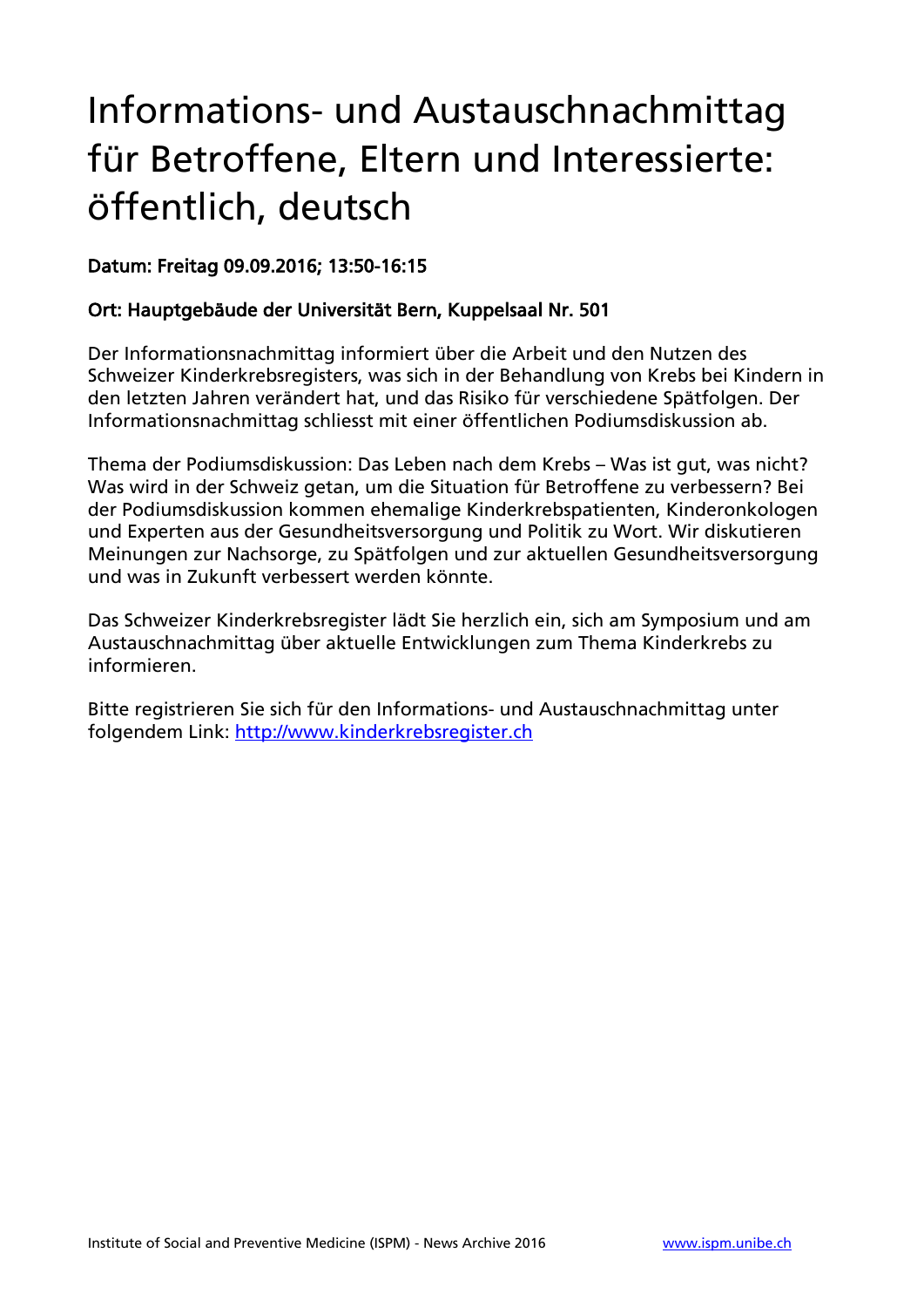The Swiss Multiple Sclerosis Society funds ISPM research to identify the most effective and safe drugs in early treatment of multiple sclerosis



24.08.2016

Over the last 20 years, the treatment of multiple sclerosis (MS) and information landscape have changed dramatically.

The advent of disease-modifying drugs in the mid-1990s heralded a period of rapid advancements in the understanding and management of MS. With the support of magnetic resonance imaging it is now possible to diagnose MS and start treatment at the time of the first clinical attack. To date several competitive disease-modifying drugs are available for MS and patients and clinicians have to deal with an enlarging body of evidence that increases the uncertainty about optimal treatment choice.

The proposed project aims to answer these two questions: a) What happens when people who receive a diagnosis of MS decide to start treatment with a disease modifying drug (DMD)? b) Which DMDs have the best efficacy-safety profile?

To answer these questions, Georgia Salanti and her colleagues will conduct a systematic review of the scientific literature that aims to evaluate the benefit and safety of all the available disease-modifying drugs compared with placebo and among themselves. The project will start in December 2016. ISPM members will also include Matthias Egger and Cinzia Del Giovane and the project will be carried out in collaboration with the Cochrane Multiple Sclerosis and Rare Diseases group.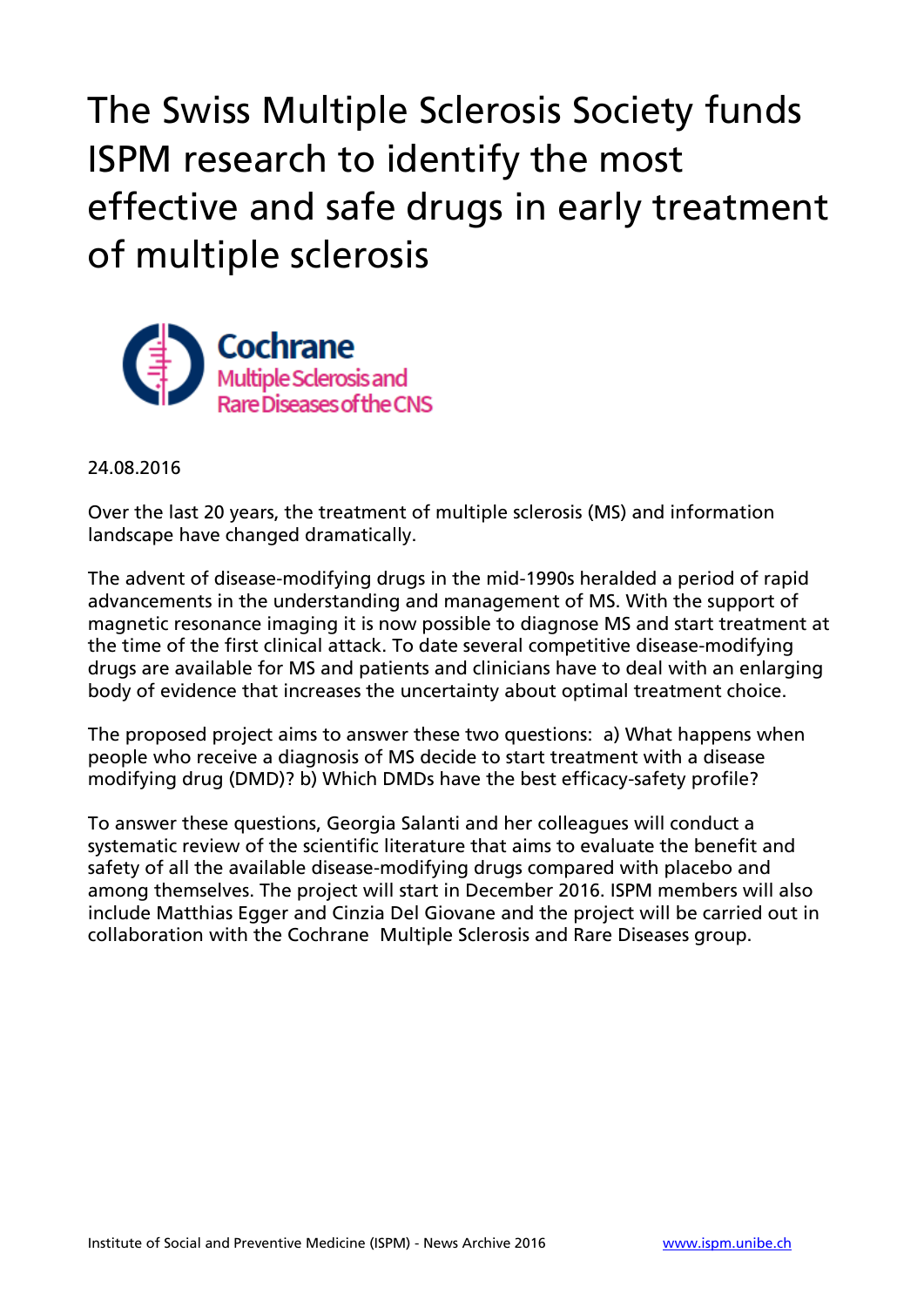## First Swiss Stata Users Group meeting will take place in Bern



#### 15.07.2016

The first ever Swiss Stata Users Group meeting will take place on November 17 this year at the Haus der Universität, University of Bern and brings together Stata users from across Switzerland to network, educate, and share experiences.

Inititated and organized by Ben Jann from the Institute of Sociology and Radoslaw Panczak and Marcel Zwahlen from the Institute of Social and Preventive Medicine at the University of Bern, the first Swiss Stata Users Group meeting will will take place at the Haus der Universität on November 17, 2016. On [www.stata.com/meeting/switzerland16](http://www.stata.com/meeting/switzerland16) you can register or submit a proposal for a presentation.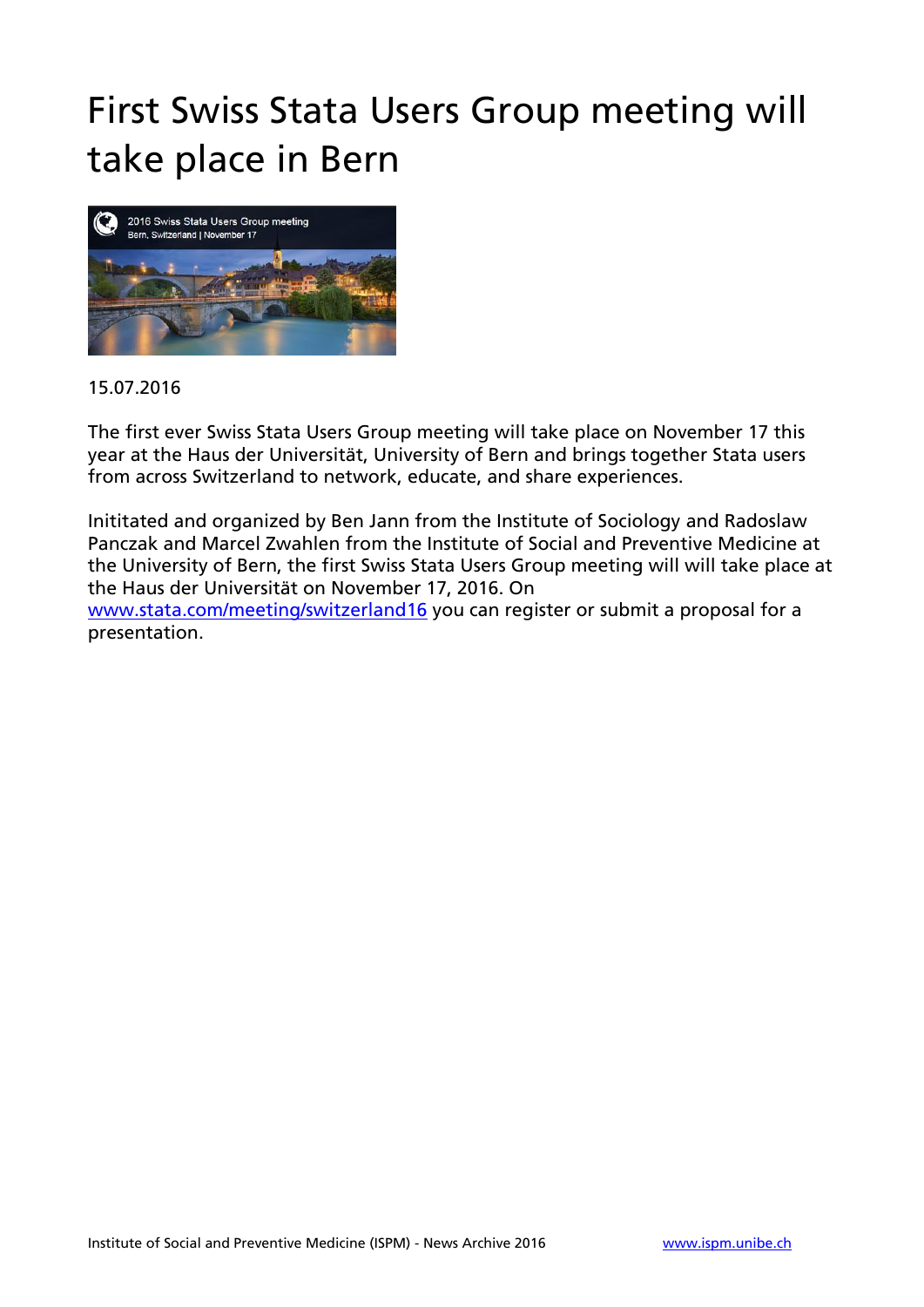## Head of Research Group Georgia Salanti in the Unipress



06.07.2016

A portrait of our Head of Research Group Georgia Salanti is published in the newest edition of Unipress.

Sie bringt die neuen Ideen

Für Georgia Salanti, angehende Professorin, ist Mathematik alles andere als lebensfern: Mit moderner Biostatistik hilft sie, die besten medizinischen Behandlungen zu finden.

Read the whole portrait as PDF:

[Unipress 168: Portrait Georgia Salanti \(PDF, 103KB\)](http://www.ispm.unibe.ch/unibe/portal/fak_medizin/ber_vkhum/inst_smp/content/e93993/e95206/e455172/e455176/Unipress_168_Georgia_Salanti_OPERAM_eng.pdf) 

Or follow the link to Unipress No. 168:

Unipress 168 - [Forschung und Wissenschaft an der Universität Bern](https://media.unibe.ch/public/Unipress/168/index.html?etcc_cmp=blaettern&etcc_med=Website&etcc_cu=onsite&etcc_ctv=Unipress_168)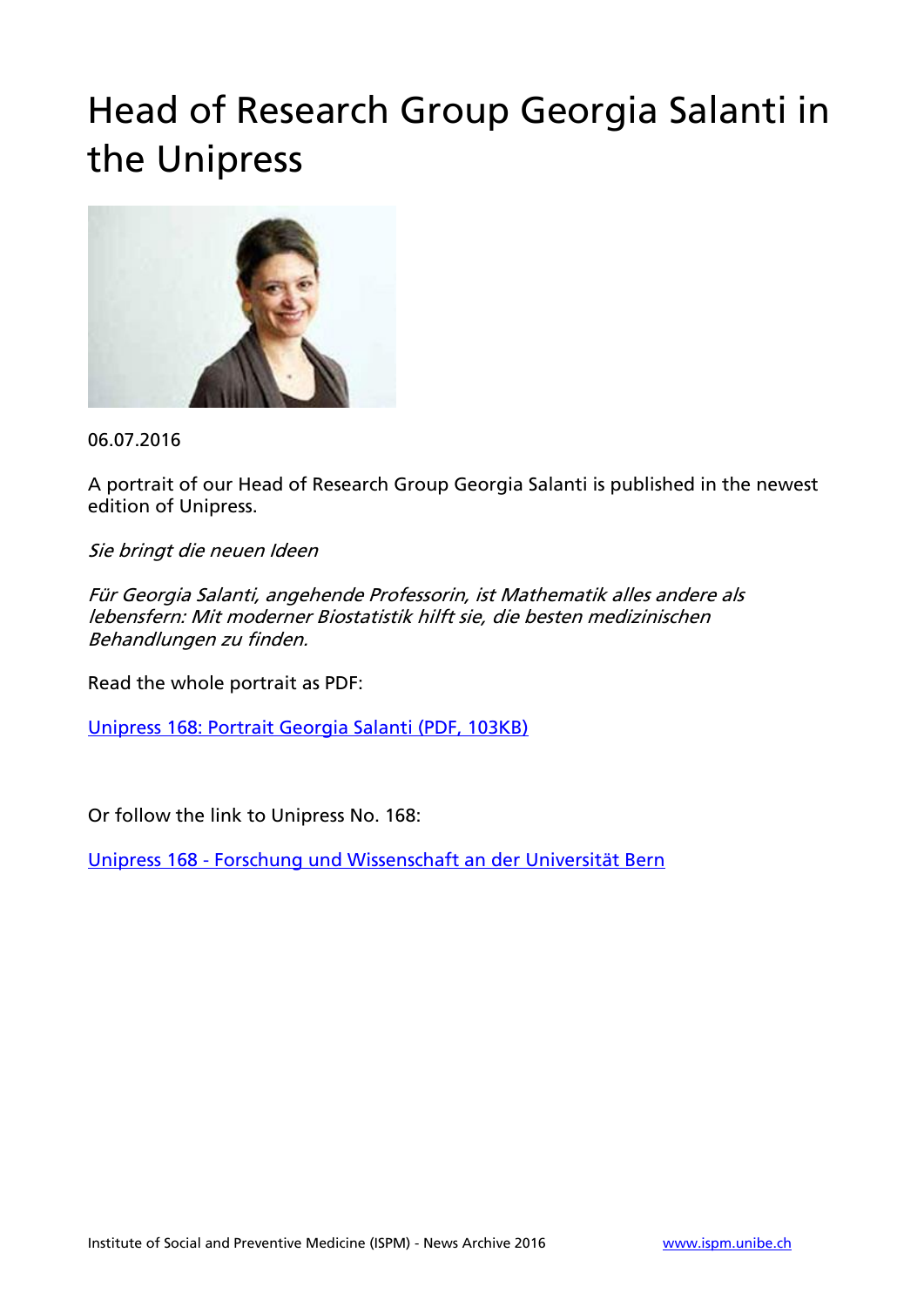## Our librarian in the Unipress



06.07.2016

A portrait of our head librarian Doris Kopp is published in the newest edition of Unipress.

Zwischen Zettelkasten und Datenbank

Aus Liebe zum Buch wurde sie Bibliothekarin, mit Büchern hat sie allerdings kaum mehr zu tun: Doris Kopp, Leiterin der Bibliothek am Institut für Sozial- und Präventivmedizin, ist Expertin für Literaturrecherche. Ohne sie sässen viele Forschende in der Klemme...

Read the whole portrait as PDF:

[Unipress 168: Porträt Doris Kopp \(PDF, 100KB\)](http://www.ispm.unibe.ch/unibe/portal/fak_medizin/ber_vkhum/inst_smp/content/e93993/e95206/e455128/e455140/Unipress_168_Portrt_Doris_Kopp_eng.pdf) 

Or follow the link to Unipress No. 168:

Unipress 168 - [Forschung und Wissenschaft an der Universität Bern](https://media.unibe.ch/public/Unipress/168/index.html?etcc_cmp=blaettern&etcc_med=Website&etcc_cu=onsite&etcc_ctv=Unipress_168)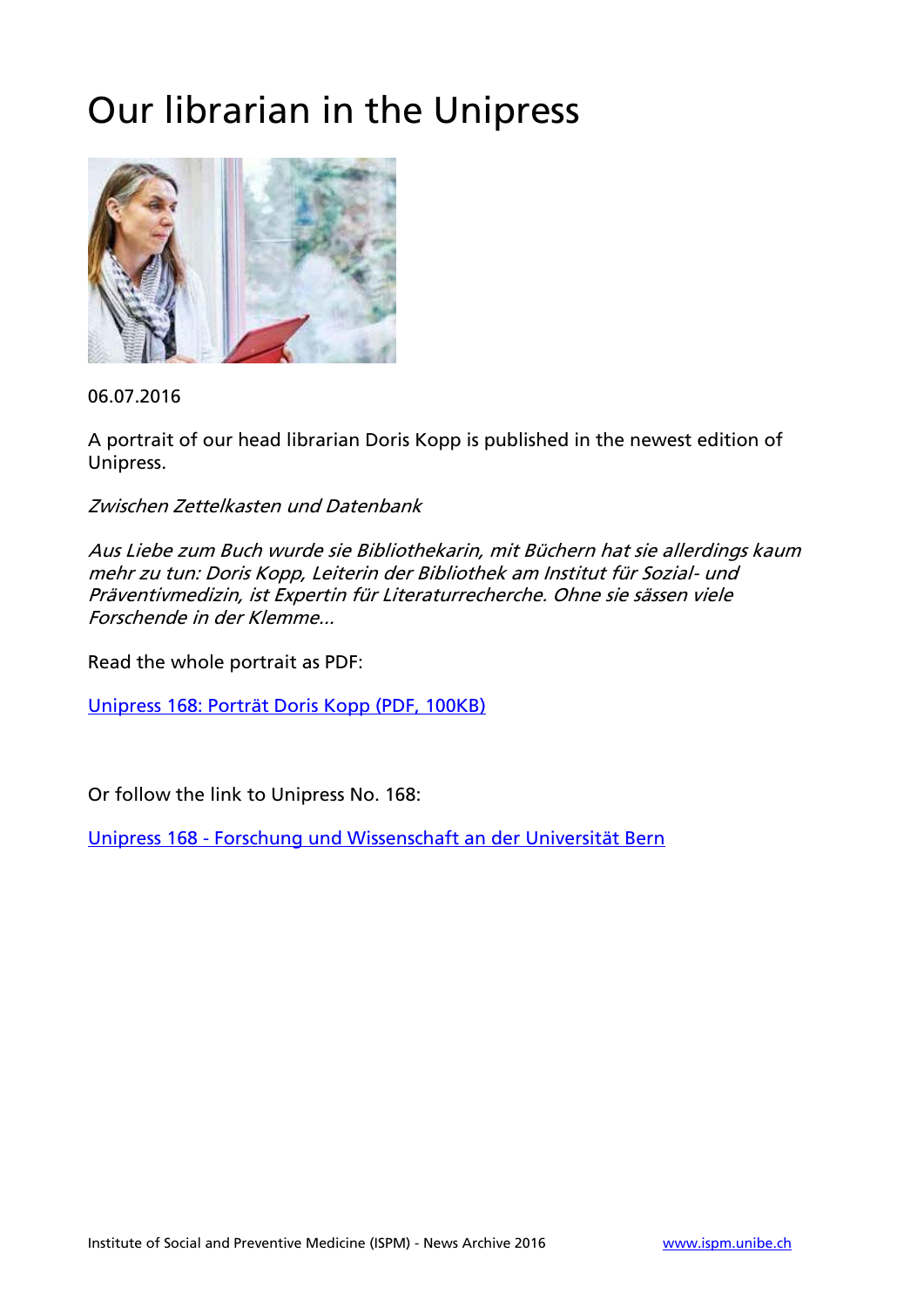## ESTHER Switzerland First Call for Projects



04.07.2016

Since 2011, Switzerland is member of the European ESTHER Alliance that promotes institutional health partnerships worldwide.

The Alliance defines institutional health partnerships as "collaborative relationships between at least two institutions based on trust, equality and mutual interest to work as peers towards common objectives. They contribute to the improvement of health services through reciprocal institutional strengthening, capacity building and health workforce development". ESTHER partners work mostly in low and middle-income countries (LMIC) to tackle priority issues for health and help achieve the UN Global Goals for Sustainable Development.

ESTHER Switzerland uses the model of institutional health partnerships to foster effective north-south and south-south partnerships that can build capacity of the health workforce and health institutions and finally contribute to strengthen health systems and health outcomes. The Secretariat of ESTHER Switzerland is located at the ISPM in Bern.

For its cooperation with ESTHER Switzerland during the period 2016-2018, the Swiss Agency for Development and Cooperation (SDC) has established two funds to promote institutional health partnerships:

1) Partnerships Grant Fund: this fund will make available up to CHF 300,000 each year for projects focused primarily in sexual and reproductive health and rights including HIV/AIDS

2) Start-up Fund: this fund will make available up to CHF 30,000 to assess new partnership projects that could be managed by ESTHER Switzerland.

Both funds are open to partnerships which include at least one health institution in Switzerland (preference given to hospitals, universities and research institutions) and one health institution of the same type in a low or middle income country. Typical projects focus on service deliver and could aim at the training of health care staff (medical staff, nurses, management positions, etc.). Research projects (e.g., cohort studies) are outside the scope of the present call. For more information on the two funds kindly consult the grant documents which are available on this page.

Thanks to this SDC support, ESTHER Switzerland is now launching its First Call for Projects. The deadline for submission is 18 September, 2016.

More information can be found at<http://www.esther-switzerland.ch/grants/>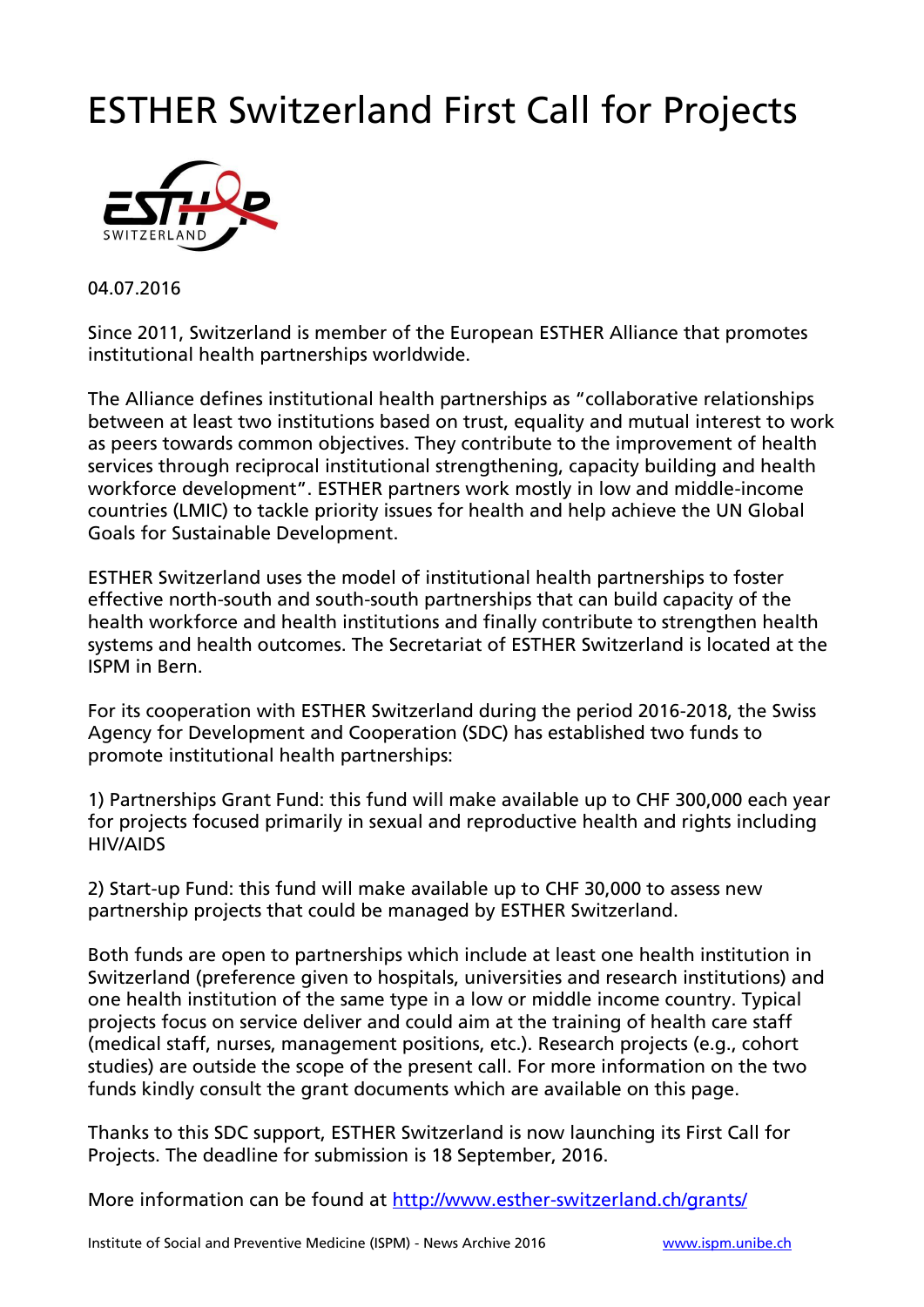### More awards for ISPM PhD students!



27.06.2016

This year the Swiss Paediatric Oncology Group (SPOG) celebrated its 40th anniversary. The celebration included two events: the annual scientific meeting and a symposium on achievements and new challenges in paediatric oncology. The events took place at the Inselspital in Bern on 3rd - 4th of June. Researchers from all around Switzerland presented their work on childhood cancer.

Among the presenters were several PhD students from ISPM and two of them won prize awards. Garyfallos Konstantinoudis won the first prize for the presentation of non-laboratory research. The presentation was entitled "Spatial clustering of childhood leukaemia in Switzerland". Garyfallos' results suggest that leukaemia cases tend to form clusters in space. This might reflect the effects of local pollution sources. The study was funded by the Swiss cancer research and the Swiss national science foundation.

Annette Weiss won the third prize for the presentation on "Auditory complications after childhood cancer in Switzerland". Annette`s project determined the prevalence of hearing loss and tinnitus in Swiss childhood cancer long-term survivors compared to siblings by using data from the Swiss Childhood Cancer Survivors Study. The study confirms that chemotherapy with platinum compounds, cranial radiation and brain surgery are risk factors for hearing loss after childhood cancer. The Swiss Cancer League and the European Union funded this project.

### SSC/SSCC-SSP joint annual meeting

A joint annual meeting of the Swiss Society for Cardiology (SSC), Swiss Society for Cardiac and Thoracic Vascular Surgery (SSCC), and Swiss Society for Pneumology (SGP) took place at the SwissTech Convention Center in Lausanne on 15th – 17th of June this year.

Florian Halbeisen won a prize for the best abstract in pneumology with his study "Lung function in patients with primary ciliary dyskinesia (PCD): a multinational study". Florian's study described lung function in a large retrospective international PCD cohort compared to the normal population and to lung function in cystic fibrosis patients. The study was funded by the EU FP7 project BESTCILIA, the Foundation Milena Carvajal - Pro-Kartagener and the cantonal lung leagues Bern, St. Gallen, Ticino, Valais and Vaud.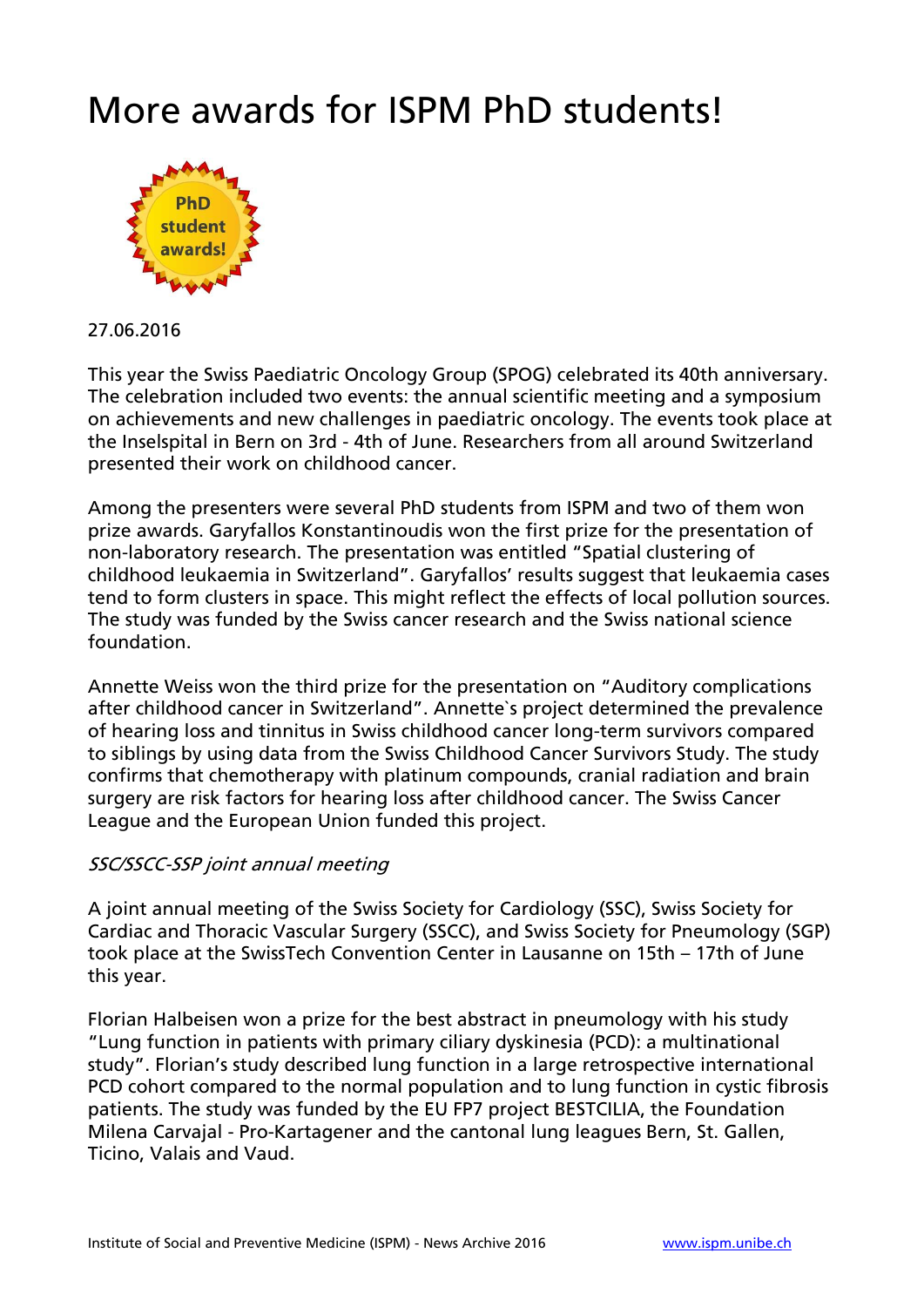## ISPM is a new member of Medicus Mundi Switzerland



**Medicus Mundi Schweiz** 

Netzwerk Gesundheit für alle Réseau Santé pour tous Network Health for All

20.06.2016

Medicus Mundi Switzerland is the network of Swiss organisations working in international health.

Medicus Mundi Switzerland promotes knowledge sharing and know-how among its members and partners, and the development of joint positions and strategies. The work of Medicus Mundi is organized around 4 priorities: global health and Switzerland, sexual and reproductive health, HIV/Aids and international cooperation, and the global shortage of human resources for health.

ISPM joined [Medicus Mundi Switzerland](http://www.medicusmundi.ch/en) on June 8th, 2016.

At the same time, Luciano Ruggia, ESTHER Project Manager and ISPM Research Fellow, was elected as a board member of Medicus Mundi Switzerland.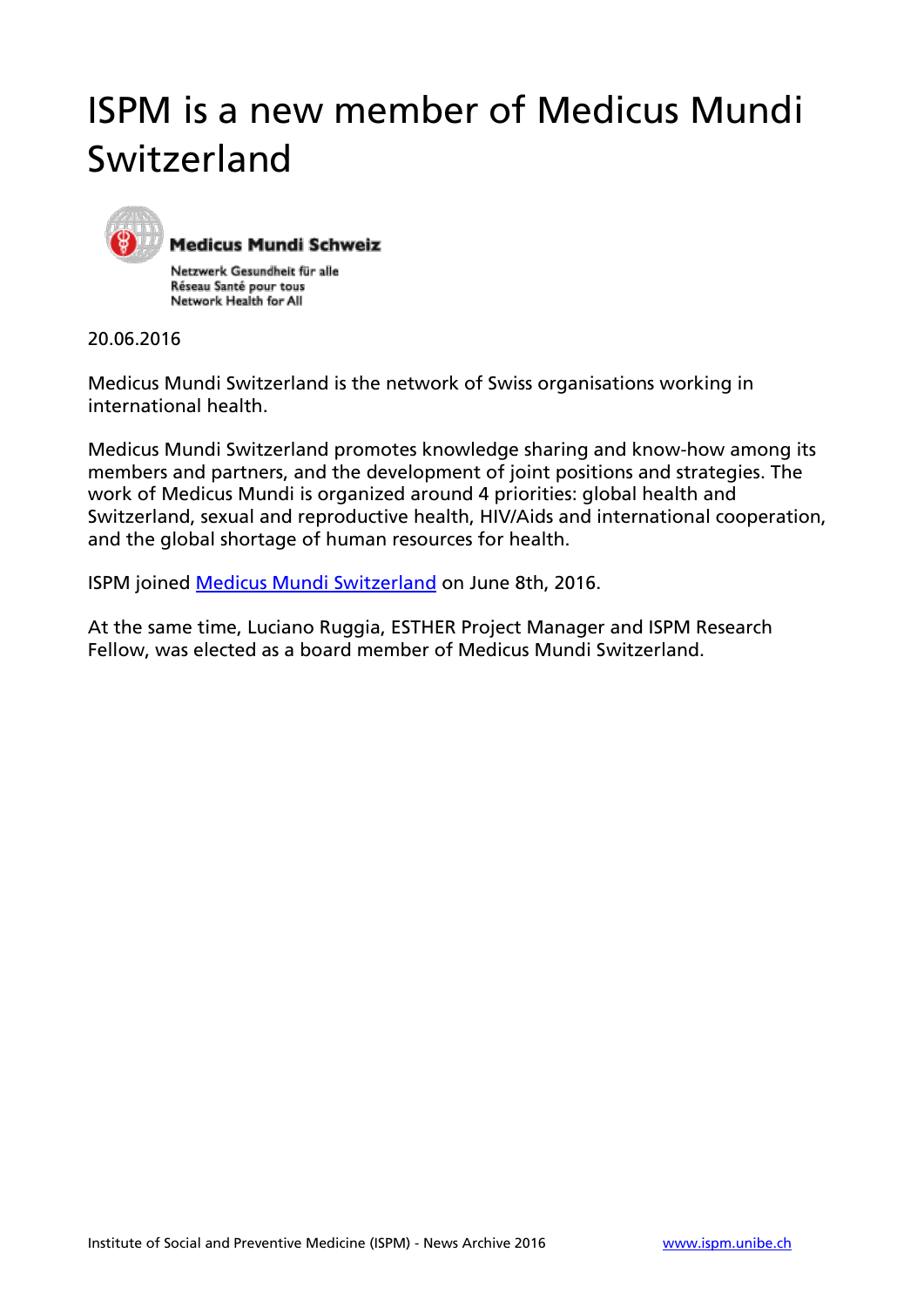## In 2016 the Swiss Childhood Cancer Registry celebrates its 40th birthday!



Schweizer Kinderkrebsregister Registre Suisse du Cancer de l'Enfant Registro Svizzero dei Tumori Pediatrici **Swiss Childhood Cancer Registry** 

15.06.2016

We kindly invite you to the 2-day scientific Symposium on: "How routine data help to prevent cancer in children, optimize treatment and improve long-term outcomes"

When: 08. – 09. September 2016

Where: Main building, University of Bern (Kuppelsaal Nr. 501)

Registration: [fortyyears.childhoodcancerregistry.ch](http://fortyyears.childhoodcancerregistry.ch/)

The Symposium will cover the following topics:

- Childhood cancer registration in Switzerland and Europe
- Searching for causes of childhood cancer
- Monitoring of late effects and organization of follow-up care
- Implementing results in treatment: views from the US and Switzerland

You will find more details in the program.

[Program 40 Years SCCR Symposium \(PDF, 301KB\)](http://www.ispm.unibe.ch/unibe/portal/fak_medizin/ber_vkhum/inst_smp/content/e93993/e95206/e447203/e447211/Program_40yearsSCCRsymposium_eng.pdf)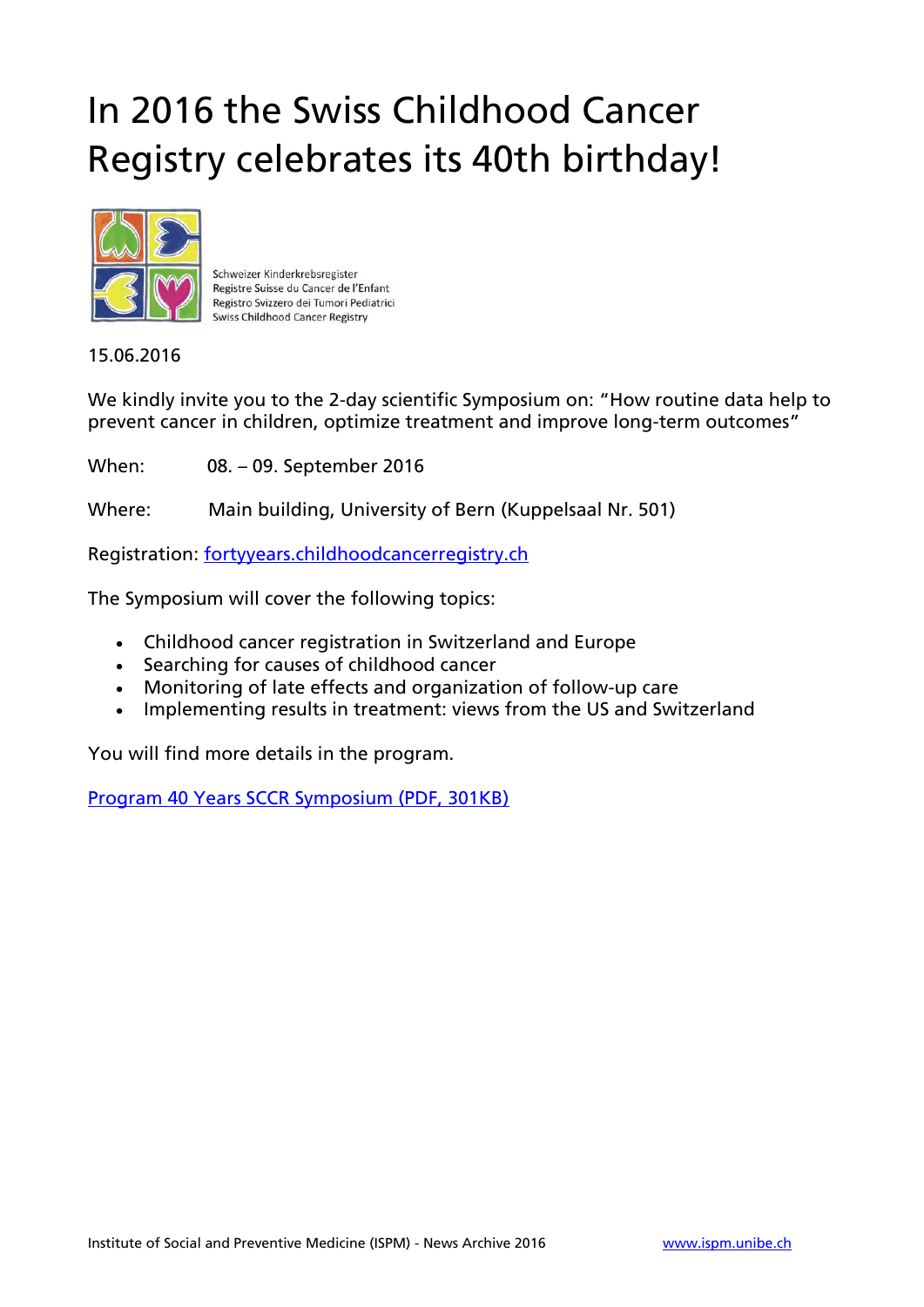### NIH awards funding renewal for IeDEA-SA



10.06.2016

At the end of May, the next five year funding cycle (2016-2021) for the International Epidemiologic Databases to Evaluate AIDS – Southern Africa project was confirmed. Led by co-Principal Investigators Prof. Matthias Egger and Prof. Mary Ann Davies (University of Cape Town) the project is supported by several NIH institutes: NIAID, NICHD, NCI, NIMH, and NIDA.

Southern Africa is the epicentre of the HIV/AIDS epidemic, with some of the largest antiretroviral therapy (ART) programmes worldwide. [IeDEA-SA](http://www.iedea-sa.org/) undertakes research to improve the long-term delivery of HIV care and ART services. The combined database includes individual-level data on more than 640,000 adults and children on ART in 17 large collaborating cohorts in Malawi, Zambia, South Africa, Mozambique, Lesotho and Zimbabwe.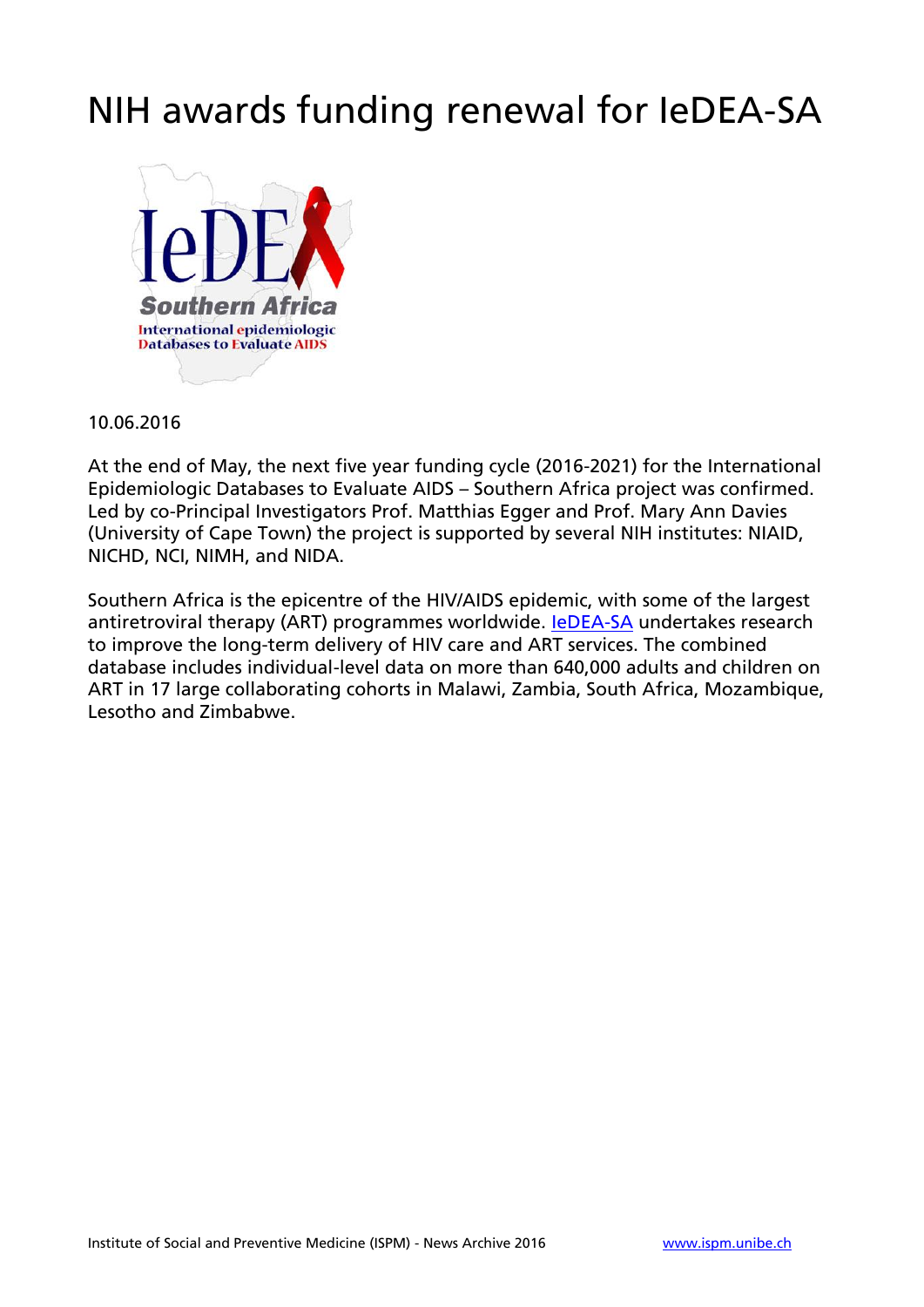## Webinar Broadcast: IMI GetReal Initiative Work Package 4



#### 23.05.2016

On 10 May 2016, the Work Package 4 team: Matthias Egger, Georgia Salanti, Eva Didden and Christine Fletcher presented the webinar "Synthesis and integration of real-world evidence in network meta-analyses and outcome prediction".



The webinar gave participants an understanding of important methodological key deliverables achieved by the IMI GetReal team. More than 200 listeners tuned in to listen to the presentations and participate in the Q&A discussion that followed.

[Read the full report](http://vitaltransformation.com/2016/05/getreal-webinar-report-synthesis-and-integration-of-real-world-evidence-in-network-meta-analyses-and-outcome-prediction/)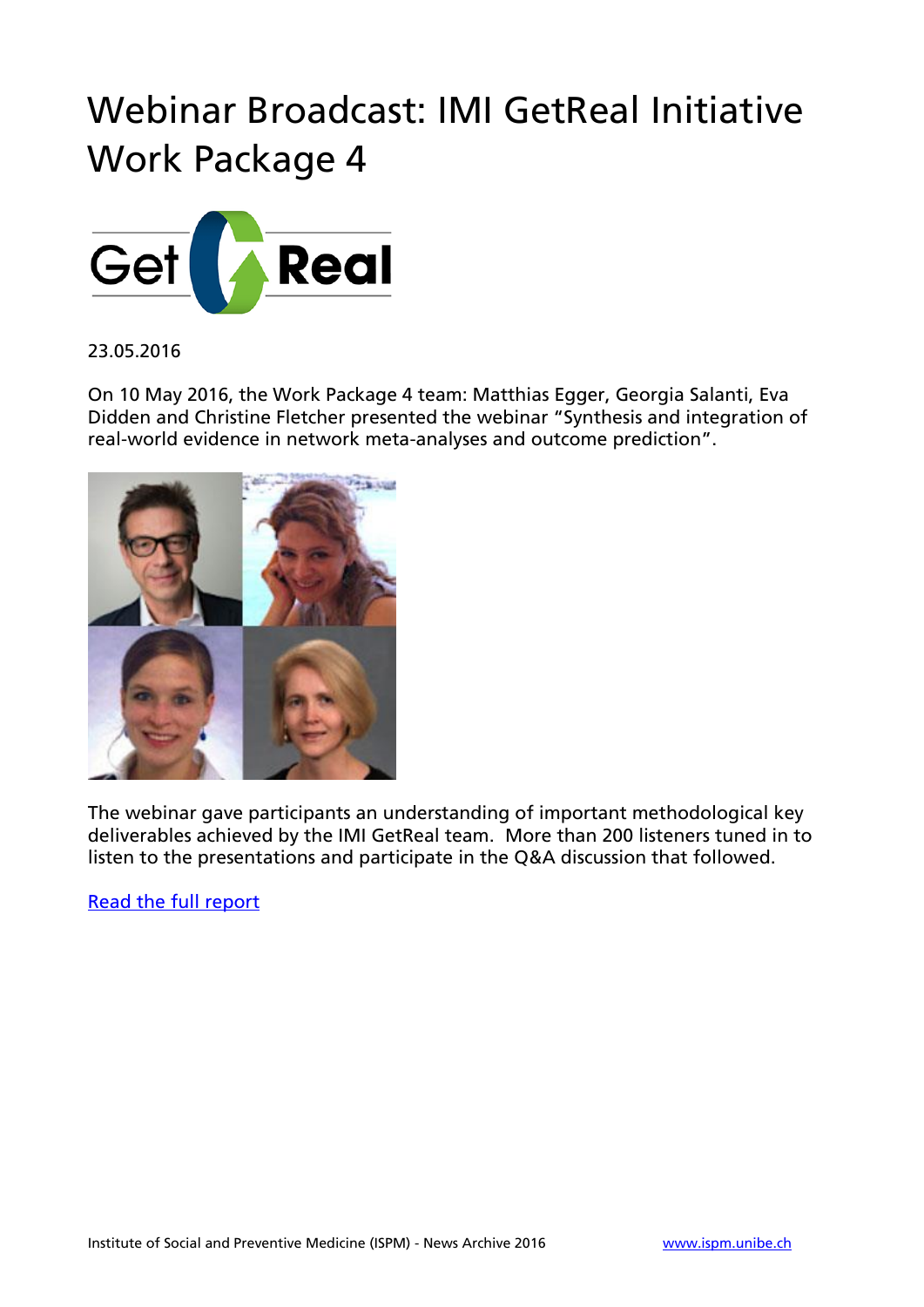## Antibiotic treatment speeds up spread of gonorrhea resistance



### 23.05.2016

Screening and treatment of infected patients, rather than frequent change of sexual partners, found to be the major driver of antibiotic resistance spread in gonorrhea.

Neisseria gonorrhoeae is a sexually transmitted bacterium that has developed broad resistance against antibiotics. Current public health efforts aim to reduce the overall burden of N. gonorrhoeae infection by expanded screening and treatment of sexually active individuals. Concerned about the uncertain consequences of this strategy for antibiotic resistance, researchers from the ISPM, together with colleagues from ETH Zurich, used mathematical modelling to understand what drives the spread of resistance.

In a study published in PLOS Pathogens, the researchers analyzed data from surveillance programs and found that resistant strains spread much faster in men who have sex with men (MSM) than in heterosexual populations. On average, MSM do have more sexual partners than heterosexual men and women. However, the intuitive argument that a faster spread of an infection, due to a higher number of sexual partners, will result in a faster spread of resistance did not hold. Rather than the higher number of partners, it was the higher level of antibiotic treatment for N. gonorrhoeae infections among MSM (presumably because they more frequently develop symptoms or seek out screening for STIs) that was responsible for the faster spread of resistance.

This has obvious implications. As the researchers discuss, "as higher treatment rates result in faster spread of antibiotic resistance, treatment recommendations for N. gonorrhoeae should carefully balance prevention of infection and avoidance of resistance spread."

#### [Read the publication here](http://journals.plos.org/plospathogens/article?id=10.1371/journal.ppat.1005611)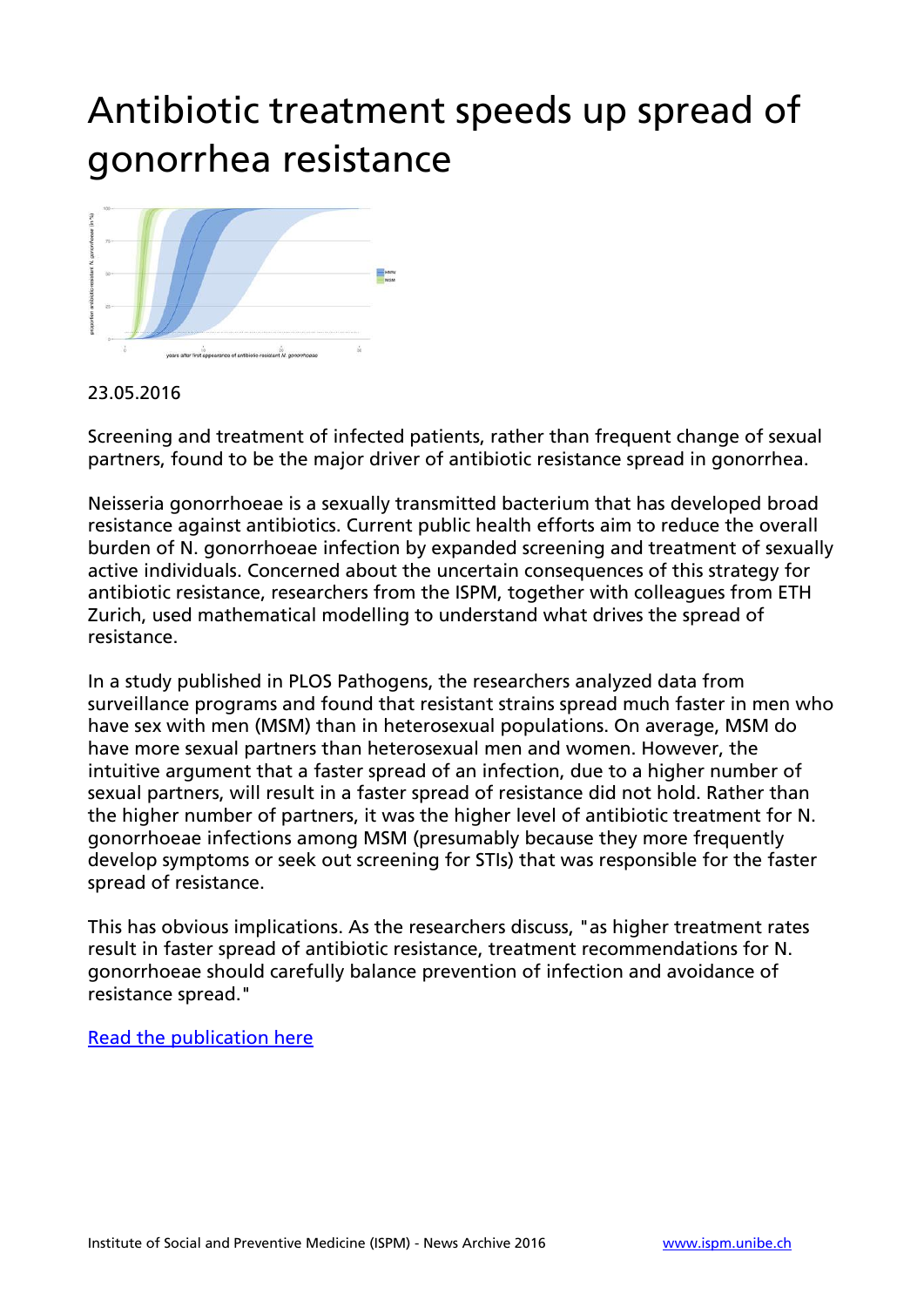### Sexual transmission of Ebola



#### 04.05.2016

Modeling study shows how sexual transmission of Ebola can extend the epidemic in Sierra Leone by several months.

Several studies have recently provided evidence that Ebola virus can be transmitted sexually from survivors after recovering from the life-threatening acute phase characteristic of Ebola virus disease. However, there is considerable uncertainty regarding the impact of sexual transmission from convalescent survivors on the final phase of the Ebola epidemic in West Africa.

Christian Althaus from the Immuno-Epidemiology research group and colleagues from France, Germany and the University of Bern developed a mathematical model that accounts for a secondary transmission route of Ebola virus through sexual contact with otherwise healthy survivors. They found that while very few additional cases are expected, a 3-month period of convalescent infectivity could extend the epidemic in Sierra Leone by nearly 3 months, and a 6-month convalescent period could double the current length by extending it an additional 18 months.

While the number of infectious survivors is expected to greatly decline over the coming months, the results of this study show that further transmission events may still be expected. Public health communities must therefore remain vigilant as each sexual transmission event can lead to a new Ebola transmission cluster.

[Read the publication here](http://journals.plos.org/plosntds/article?id=10.1371%2Fjournal.pntd.0004676)

Picture credit: [UNFPA](http://www.unfpa.org/news/ebola-prompts-efforts-boost-condom-use-liberia)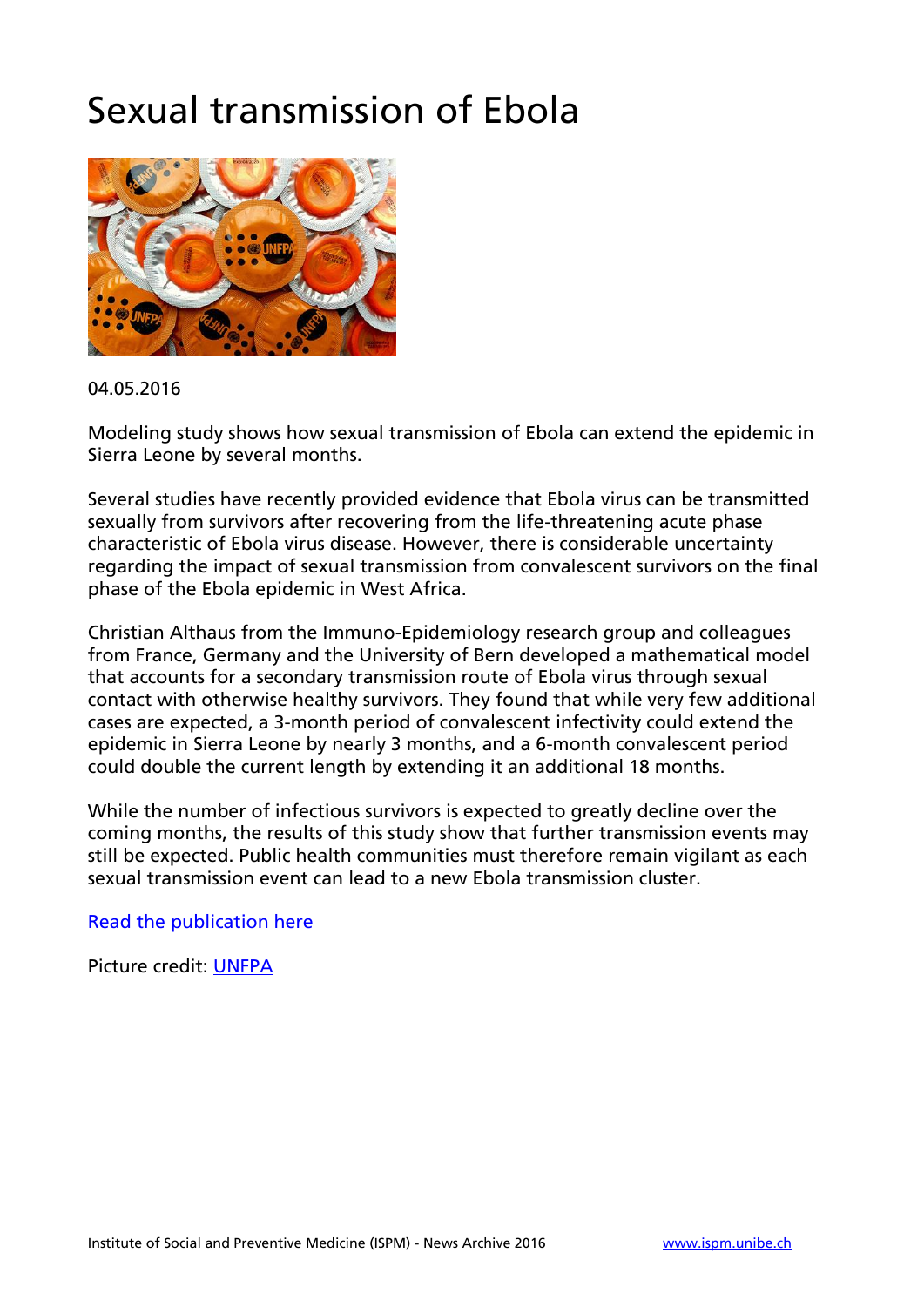## 8. Nationales Symposium für Qualitätsmanagement im Gesundheitswesen



04.05.2016

[Swiss RDL](http://www.swissrdl.unibe.ch/) organisiert das Symposium zusammen mit der Berner Fachhochschule und mit der Schweizerischen Gesellschaft für Qualitätsmanagement im Gesundheitswesen und ladet Sie herzlich zur Teilnahme ein. Das Symposium beschäftigt sich mit der Thematik der Nachhaltigkeit im Gesundheitswesen und im Qualitätsmanagement.

#### Erfolge im Qualitätsmanagement – «Von Scheitern und Nachhaltigkeit»

Ganz im Sinne der Nachhaltigkeit wird sich das Nationale Symposium nochmals mit dieser Thematik beschäftigen. Ein erfolgreiches und nachhaltiges Qualitätsmanagement ist eine kontinuierliche Aufgabe, die, in Anbetracht der ständigen Veränderungen im Gesundheitswesen von der Führung getragen und gestützt werden muss. Neben Experten, die während des Ganztagesprogrammes zur Methodik und Umsetzung von Nachhaltigkeit sprechen werden, stellen wir exemplarisch Beispiele nachhaltiger Qualitätsinitiativen aus der Schweiz und dem Ausland vor, und lassen uns Einblicke in deren Faktoren für erfolgreiche und gescheiterte Initiativen geben. Während mehrerer Workshops können sie sich vertieft mit den Experten und ihren Spezialgebieten beschäftigen.

Weitere Informationen finden Sie unter [www.qmsymposium.ch.](http://www.qmsymposium.ch/)

Im Rahmen des 8. Nationalen QM-Symposiums findet auch die Verleihung des 7. Swiss Quality Award für herausragende Qualitätsprojekte im Gesundheitswesen statt. Weitere Informationen unter [www.swissqualityaward.ch.](http://www.swissqualityaward.ch/)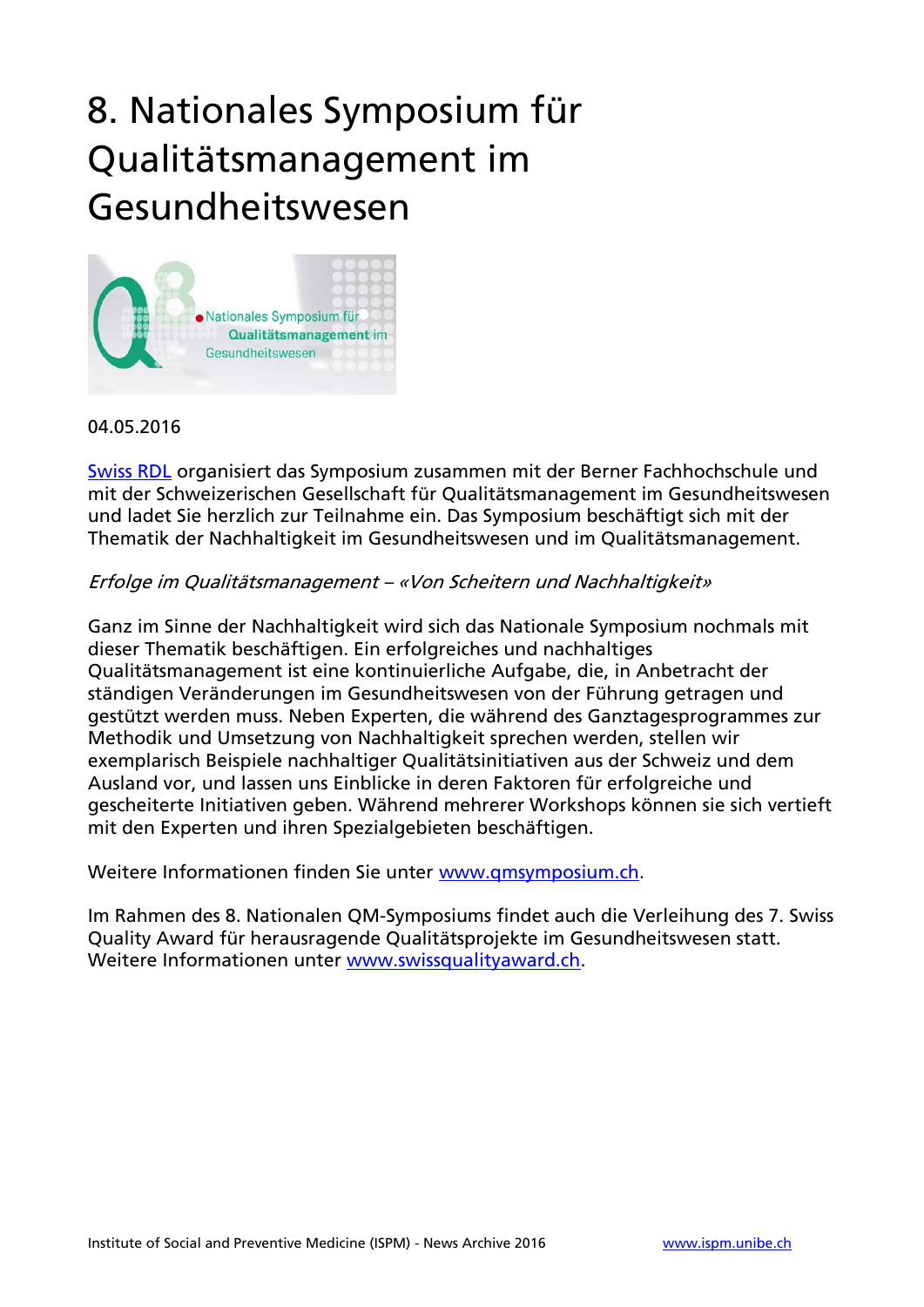## Outstanding Paper Award 2015 from the Spine J for Lukas Staub et al.



01.04.2016

Lukas, Emin and the group received the

renowned annual paper award in the top spine journal from the North American Spine Society for the paper entitled "Total disc arthroplasty versus anterior cervical interbody fusion: use of the Spine Tango registry to supplement the evidence from randomized control trials".

The paper gives a practical example how medical registries can be used to supplement the evidence provided from randomized controlled trials. The real-life as well as the long-term perspectives are absolutely essential when it comes to judging therapies.

The clinical results in the large international spine registry are similar between the cervical total disc arthroplasty (TDA) and the anterior interbody fusion (AIF) in patients who are typically excluded from RCTs, which has not been reported so far. In well selected patients, TDA appears to be slightly more beneficial to AIF, which was also shown in a recent Cochrane review.

[Link to abstract](http://www.sciencedirect.com/science/article/pii/S1529943015017635)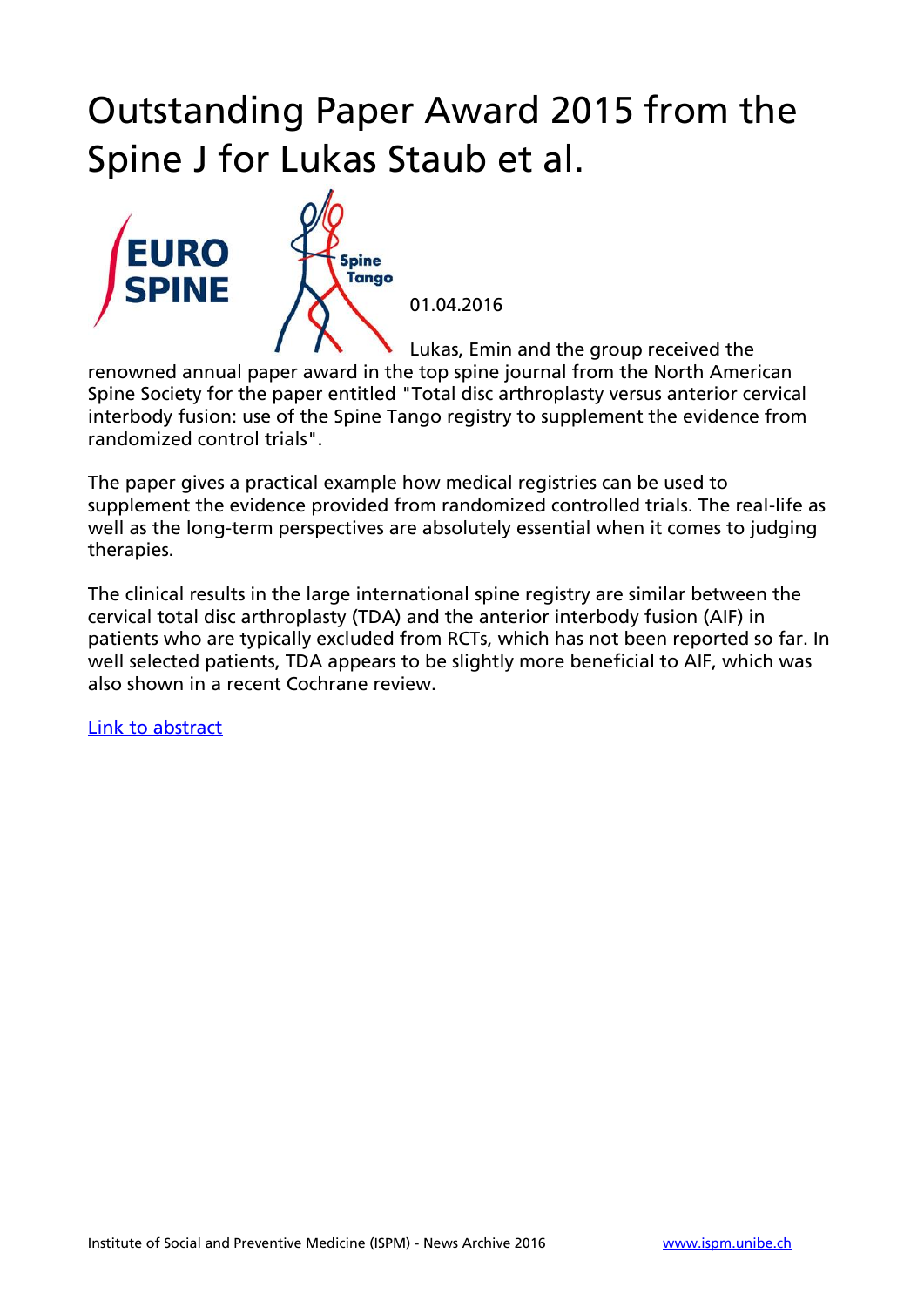### New project funded by SNF

Dirichlet-Multinomial

$$
P(n_1, n_2, n_3, n_4) =
$$
  

$$
\frac{N!}{\prod_{k=1}^4 n_k} \frac{\Gamma(A)}{\Gamma(N+A)} \prod_{k=1}^4 \frac{\Gamma(n_k + a_k)}{\Gamma(a_k)}
$$

29.03.2016

Georgia Salanti's grant proposal «Enhancing methods for evaluating the comparative safety of medical interventions» will be funded by SNF. The project will start in September 2016

The aim of this project is to advance the methods for synthesizing evidence from randomized trials on the safety of interventions by developing and exploring metaanalytical models for correlated rare events and network meta-analysis of adverse events. We will develop multivariate approaches that are expected to increase precision in the estimation of the treatment effects. Such an increase in precision is highly desirable in the area of safety where events are rare. The team at ISPM will include Georgia Salanti, Orestis Efthimiou, Matthias Egger and Sven Trelle.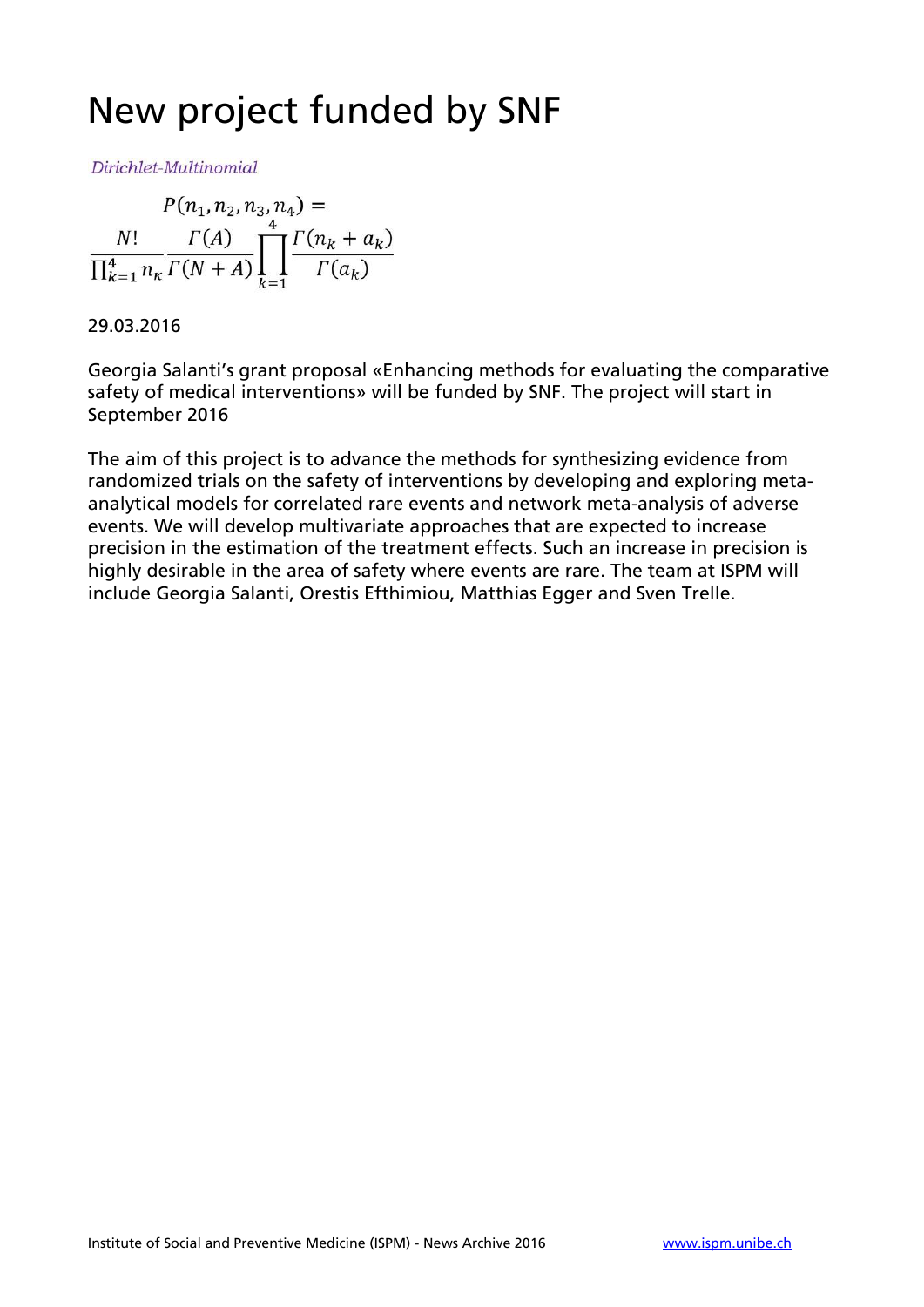## Epidemiology with distinction for Fabienne Krauer and Eliane Rohner



24.03.2016

Fabienne and Eliane both graduated with distinction in their masters in epidemiology at the London School of Hygiene and Tropical Medicine on March 5th 2016. Fabienne received the University of London International Programmes 150th Anniversary Prize for the highest mark in the epidemiology distance learning programme.

Fabienne's success is even more impressive when you know that she took the LSHTM course whilst studying for her masters in Biomedical Science at the University of Bern. Fabienne's two masters theses examined different aspects of the 2013-2015 Ebola virus disease outbreak in West Africa. She is now working on Zika virus, the latest emerging infectious disease outbreak. Follow Fabienne on [Twitter @fabikrauer](https://twitter.com/fabikrauer)

Eliane's master thesis was about invasive cervical cancer incidence rates and associated risk factors in HIV-positive women who initiated antiretroviral therapy in Johannesburg, South Africa. She works with the International epidemiologic Databases to Evaluate AIDS Southern Africa (IeDEA-SA) project, studying the epidemiology of oncogenic viruses and HIV-related cancers.

Fabienne and Eliane join ISPM's increasing number of ongoing students and alumni who take LSHTM distance learning courses or attend the courses in London.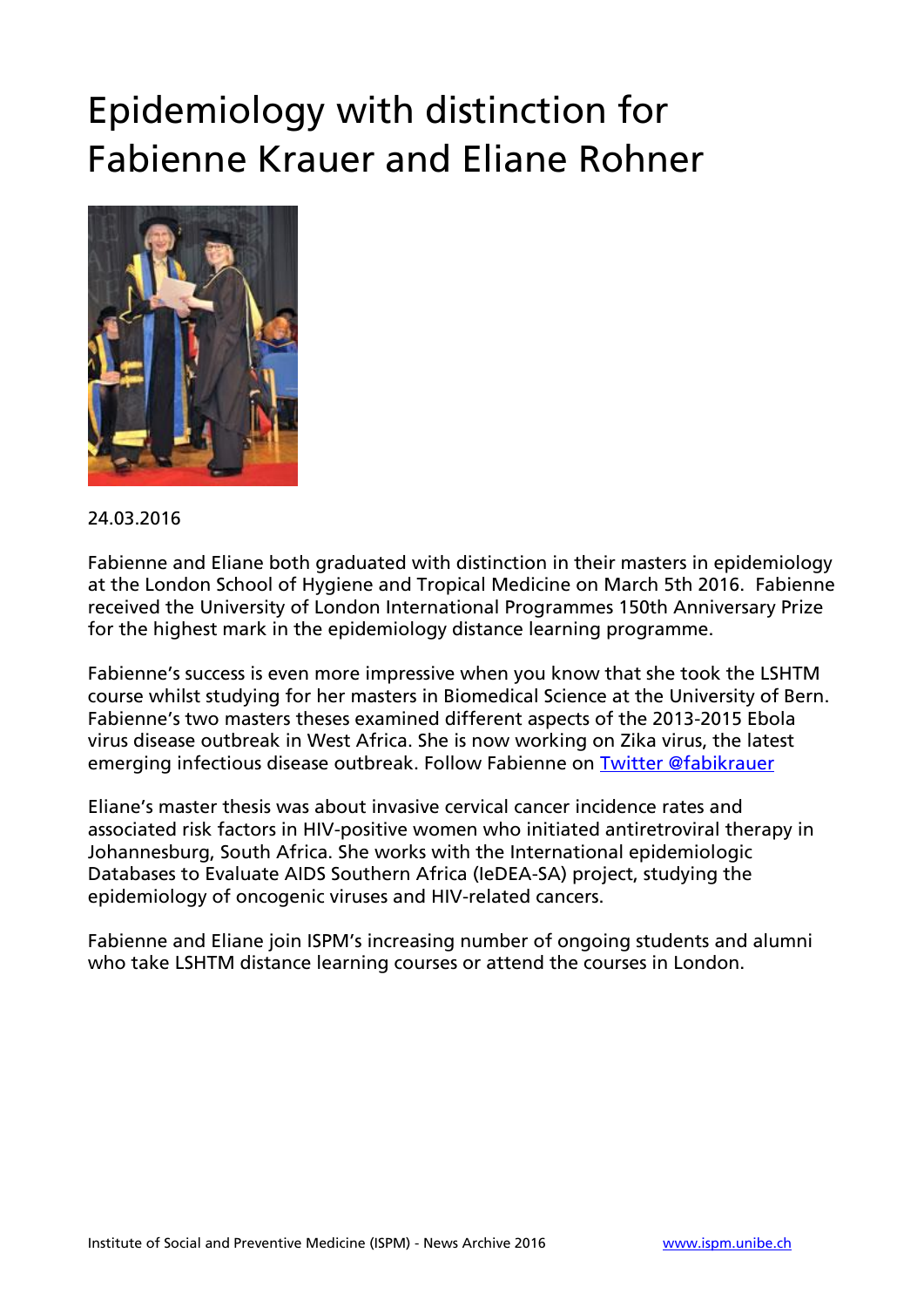## Study Identifies Three State Laws that 'Substantially Reduce' Gun Deaths



#### 23.03.2016

A study published recently in The Lancet shows which gun laws in the US are most effective in preventing firearm deaths.

In the United States of America, every day 92 people on average are killed by firearms, while a further 231 are shot. The burden of fatal firearm injuries varies widely between states and disproportionally affects young black men. US states have enacted different firearm laws to strengthen or deregulate existing federal gun control law.

Bindu Kalesan (Assistant Professor at Boston University and former PhD student at ISPM Bern) and colleagues analyzed nationwide data on firearm legislation and firearm mortality in the US.

The researchers found that of 25 firearm laws, nine were associated with reduced firearm mortality, nine were associated with increased mortality, and seven had an inconclusive association. If the three most effective laws (which require universal background checks for the purchase of firearms and for ammunition, and firearm identification) were implemented everywhere more than 80% of firearmrelated deaths could be prevented.

Coauthors of the study included Matthew Mobily and Jeffrey Fagan of Columbia University, and Olivia Keiser from ISPM Bern. The research groups of Bindu Kalesan and Olivia Keiser plan to continue to collaborate in the future.

Link to publication: [The Lancet](http://www.thelancet.com/journals/lancet/article/PIIS0140-6736%2815%2901026-0/abstract)

Picture credit: [flickr.com/sloth2048](http://flickr.com/sloth2048)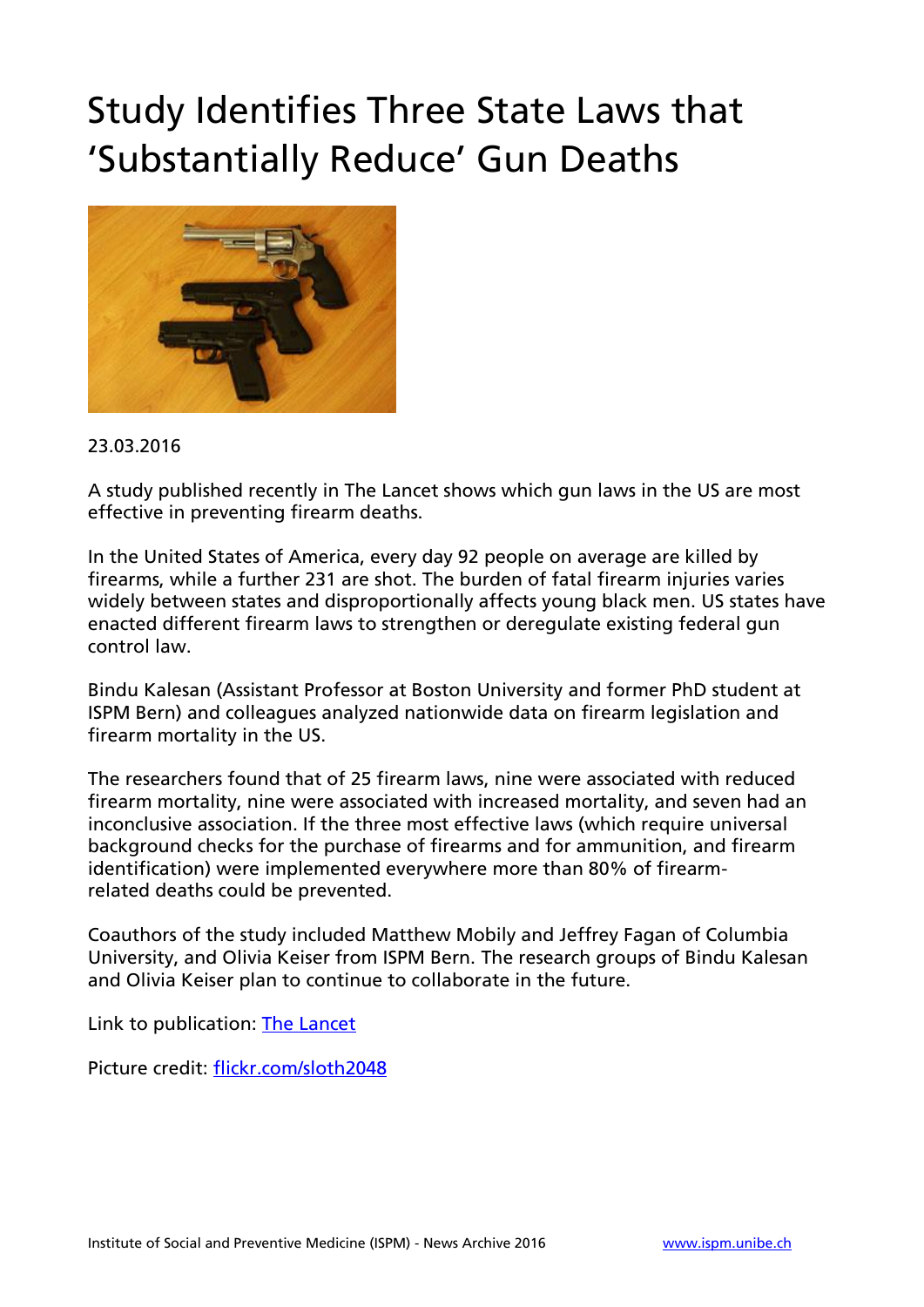## Is Zika virus a cause of neurological disorders?



### 23.03.2016

ISPM, the World Health Organization (WHO) and Pan American Health Organization (PAHO) have published their perspective in the New England Journal of Medicine about the evidence for causal links between Zika virus and outbreaks of microcephaly and Guillain-Barré syndrome. Nicola Low, Fabienne Krauer and Maurane Riesen in the Sexual and Reproductive Health research group are leading this project.

Zika virus is currently spreading in Brazil and other parts of Latin America and the Caribbean, carried by mosquitoes like Aedes aegypti. Previously thought to be a mild viral illness, Zika virus infection is being linked to increases in microcephaly and a range of other congenital anomalies, and the post-infectious paralytic Guillain-Barré syndrome. On February 1 2016, Margaret Chan, Director General of WHO declared the clusters of microcephaly and Guillain-Barré syndrome a Public Health Emergency of International Concern.

The research team developed a causality framework, based on the "Bradford-Hill criteria." The framework defines questions about each of ten dimensions of causality: temporality; biological plausibility; consistency; exclusion of alternative explanations; dose-response relationship; strength of association; reversibility; experiment; analogy; and specificity.

The research team from ISPM, together with colleagues at WHO, PAHO and other international institutions are using systematic review methods to appraise the evidence. This 'living review' will generate methods to allow real time updates about the evidence for causality in the fast moving world of emerging infectious diseases.

### Links

- [New England Journal of Medicine Perspective](http://www.nejm.org/doi/full/10.1056/NEJMp1602708?query=featured_zika)
- [WHO website](http://www.who.int/emergencies/zika-virus/en/)
- [Sexual and Reproductive Health research group and systematic review protocol](http://www.ispm.unibe.ch/research/research_groups/sexual_and_reproductive_health/index_eng.html)

Picture credit: [Ekins S et al.](http://f1000research.com/articles/5-275/v1)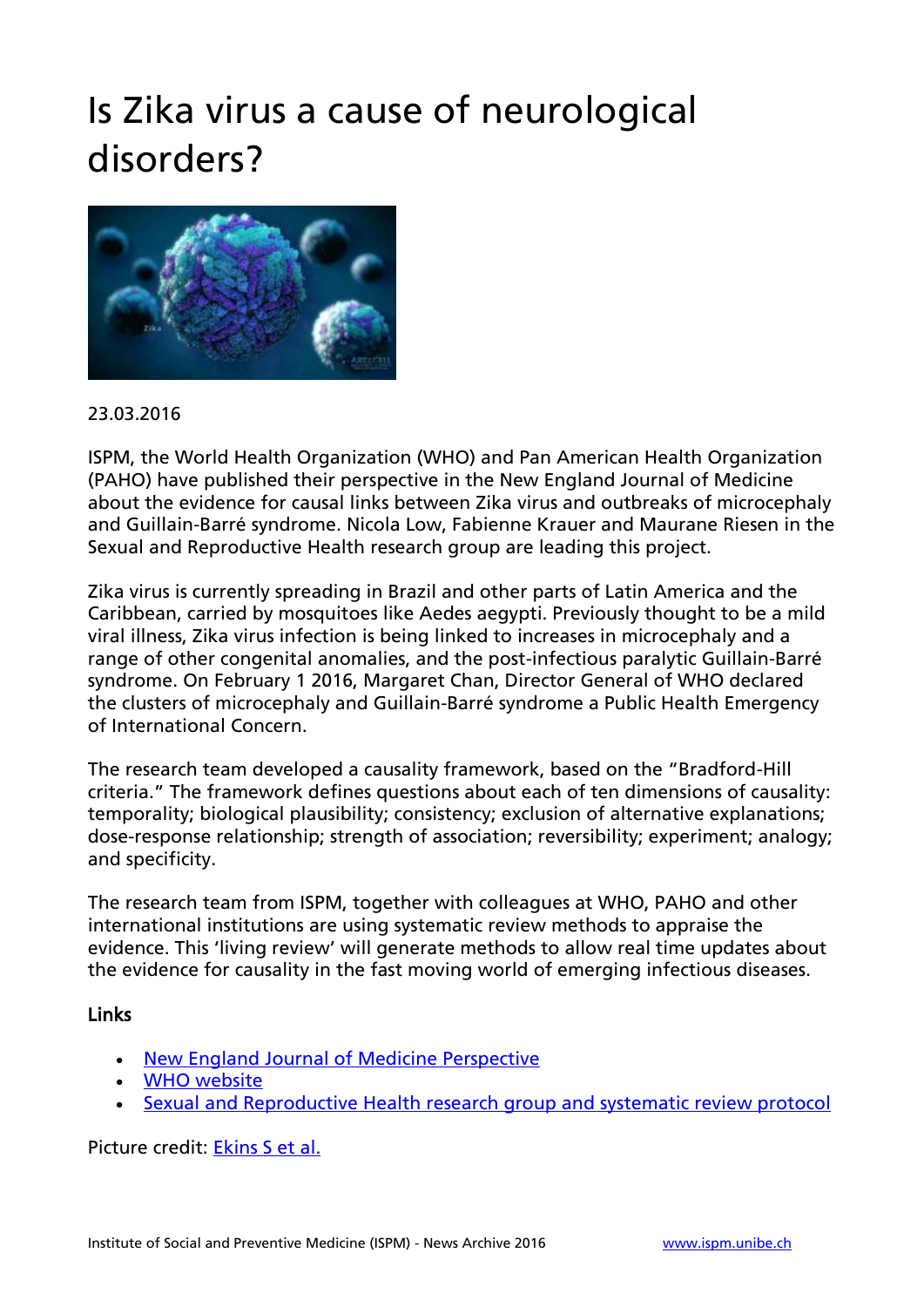## The Lancet: Paracetamol 'not clinically effective' in treating osteoarthritis pain or improving physical function



### 23.03.2016

In a large-scale analysis of pain-relief medication for osteoarthritis, researchers find that paracetamol does not meet the minimum standard of clinical effectiveness in reducing pain or improving physical function in patients with knee and hip osteoarthritis. Although paracetamol was slightly better than placebo, researchers conclude that, taken on its own, paracetamol has no role in the treatment of patients with osteoarthritis, irrespective of dose.

#### Source of the this press release: The Lancet journals, London.

The study, published today in The Lancet, is the largest analysis of randomised trials of medical pain relief for osteoarthritis to date, and finds that diclofenac 150mg/day, a non-steroidal anti-inflammatory drug (NSAID), is the most effective short-term pain relief. However, the authors caution against long-term use of NSAIDs because of known side-effects.

Worldwide, 9.6% of men and 18% of women over the age of 60 have osteoarthritis. Estimates suggest that 26.9 million adults in the USA have the disease, and 8.75 million in the UK. Osteoarthritis is the leading cause of pain in elderly people. It can impair physical activity, which increases patients' risk of obesity, cardiovascular disease, diabetes, and general ill-health.

Dr Sven Trelle from the University of Bern, Bern, Switzerland, and colleagues, pooled data from 74 randomised trials published between 1980 and 2015. With data from a total of 58556 patients with osteoarthritis, the study (a network meta-analysis) compared the effect of 22 different medical treatments and placebo on pain intensity and physical activity. The 22 treatments included various doses of paracetamol and seven different NSAIDs.

Paracetamol and NSAIDs are usually the first line treatment for mild to moderate pain management in osteoarthritis, but paracetamol is used more frequently in the longterm because of the cardiovascular and gastrointestinal side effects associated with long-term NSAID use.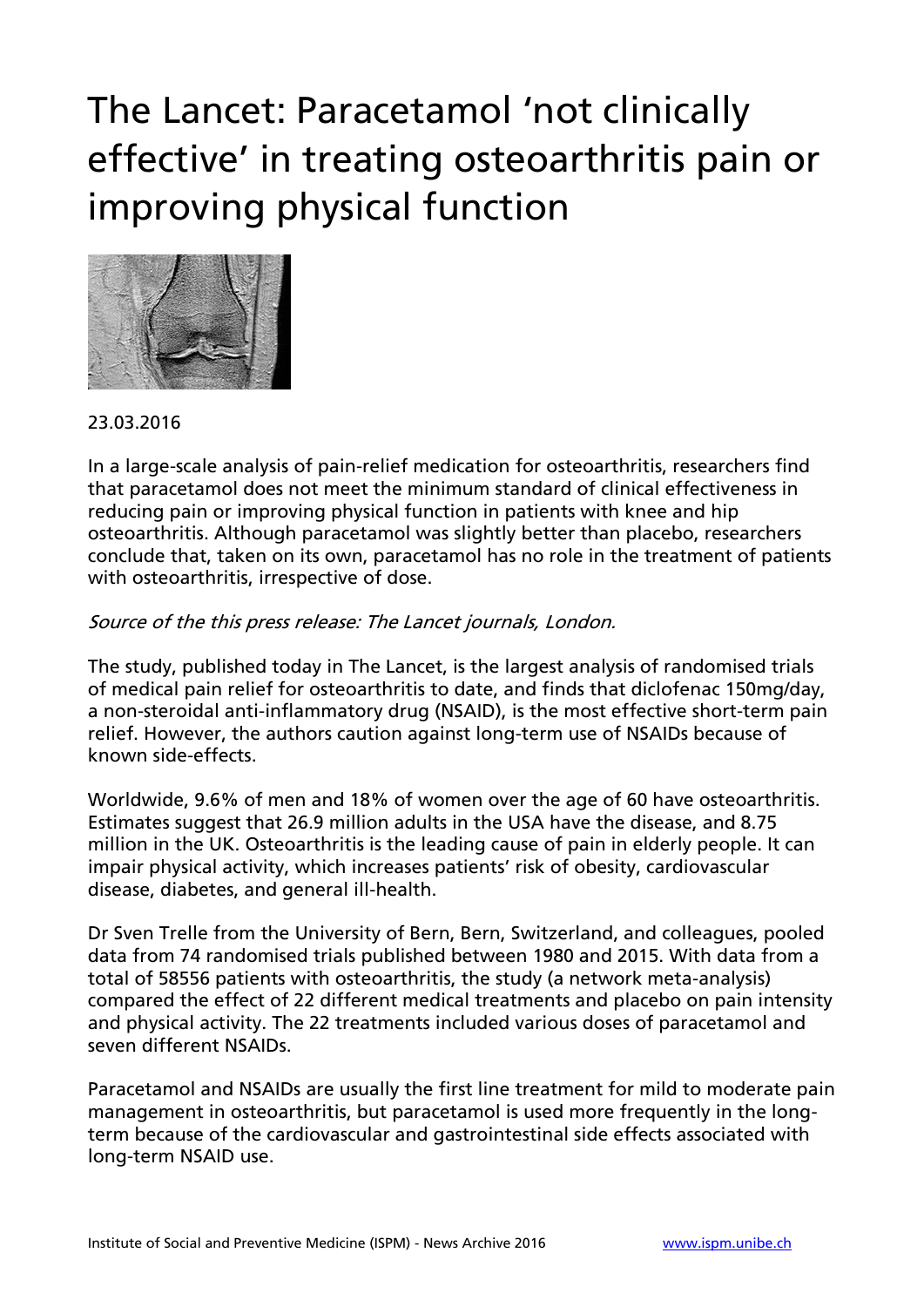The analysis found that all 22 preparations of medications, irrespective of dose, improved symptoms of pain compared with placebo. Although some doses of paracetamol had a small effect on improving physical function and decreasing pain, the effect was only slightly better than placebo, and did not reach the minimum clinically important difference (effect size of –0.17 vs. clinically important difference of -0.37). In comparison, diclofenac at the maximum daily dose of 150 mg/day was most effective for the treatment of pain and physical disability in osteoarthritis (effect size –0.57), and superior to the maximum doses of frequently used NSAIDs, including ibuprofen, naproxen, and celecoxib.

According to Dr Trelle, "NSAIDs are usually only used to treat short-term episodes of pain in osteoarthritis, because the side-effects are thought to outweigh the benefits when used longer term. Because of this, paracetamol is often prescribed to manage long-term pain instead of NSAIDs. However, our results suggest that paracetamol at any dose is not effective in managing pain in osteoarthritis, but that certain NSAIDs are effective and can be used intermittently without paracetamol.""NSAIDs are some of the most widely used drugs for patients with osteoarthritis. There is a range of different drugs at different dosages that doctors can prescribe, but patients often switch between drugs, or stop taking them because the first one they use hasn't sufficiently helped control the pain. We hope our study can help better inform doctors about how best to manage pain in this population." The length of follow-up in most of the included trials was 3 months or less, and the authors acknowledge that other studies which include longer-term follow-up may be necessary. Although the overall number of patients included in the analysis was large, the number of individual trials assessing individual doses was still low.

Writing in a linked Comment, Professor Nicholas Moore and colleagues from the Department of Pharmacology at the University of Bordeaux, Bordeaux, France, point to the limitations of the study: "Other widely used NSAIDs were not included in this meta-analysis, probably because no recent trials have been done of these drugs or because any recent trials that did assess them were too small. These omissions are unfortunate because these drugs might be as effective but much cheaper than the newest drugs." He concludes: "the most remarkable result is that paracetamol does not seem to confer any demonstrable effect or benefit in osteoarthritis, at any dose. This finding is not entirely unexpected. Paracetamol has been on the market for as long as most of us remember. Its efficacy has never been properly established or quantified in chronic diseases, and is probably not as great as many would believe. Its safety is also questioned, not just in overdose." He adds: "Many patients could be suffering needlessly because of perceived NSAIDs risks and paracetamol benefits (which might not be real). Perhaps researchers need to reassess both these perceptions (or misconceptions) and the use of other analgesic options that have been discarded over time, such as dipyrone."

Bruno R da Costa, PhD, Stephan Reichenbach, MD, Noah Keller, MMed, Linda Nartey, MD, Simon Wandel, PhD, Prof Peter Jüni, MD, Dr Sven Trelle, MD: Effectiveness of non-steroidal anti-inflammatory drugs for the treatment of pain in knee and hip osteoarthritis: a network meta-analysis, Lancet, 17.03.2016

Abstract of the article: [http://www.thelancet.com/journals/lancet/article/PIIS0140-](http://www.thelancet.com/journals/lancet/article/PIIS0140-6736%2816%2930002-2/abstract) [6736\(16\)30002-2/abstract](http://www.thelancet.com/journals/lancet/article/PIIS0140-6736%2816%2930002-2/abstract)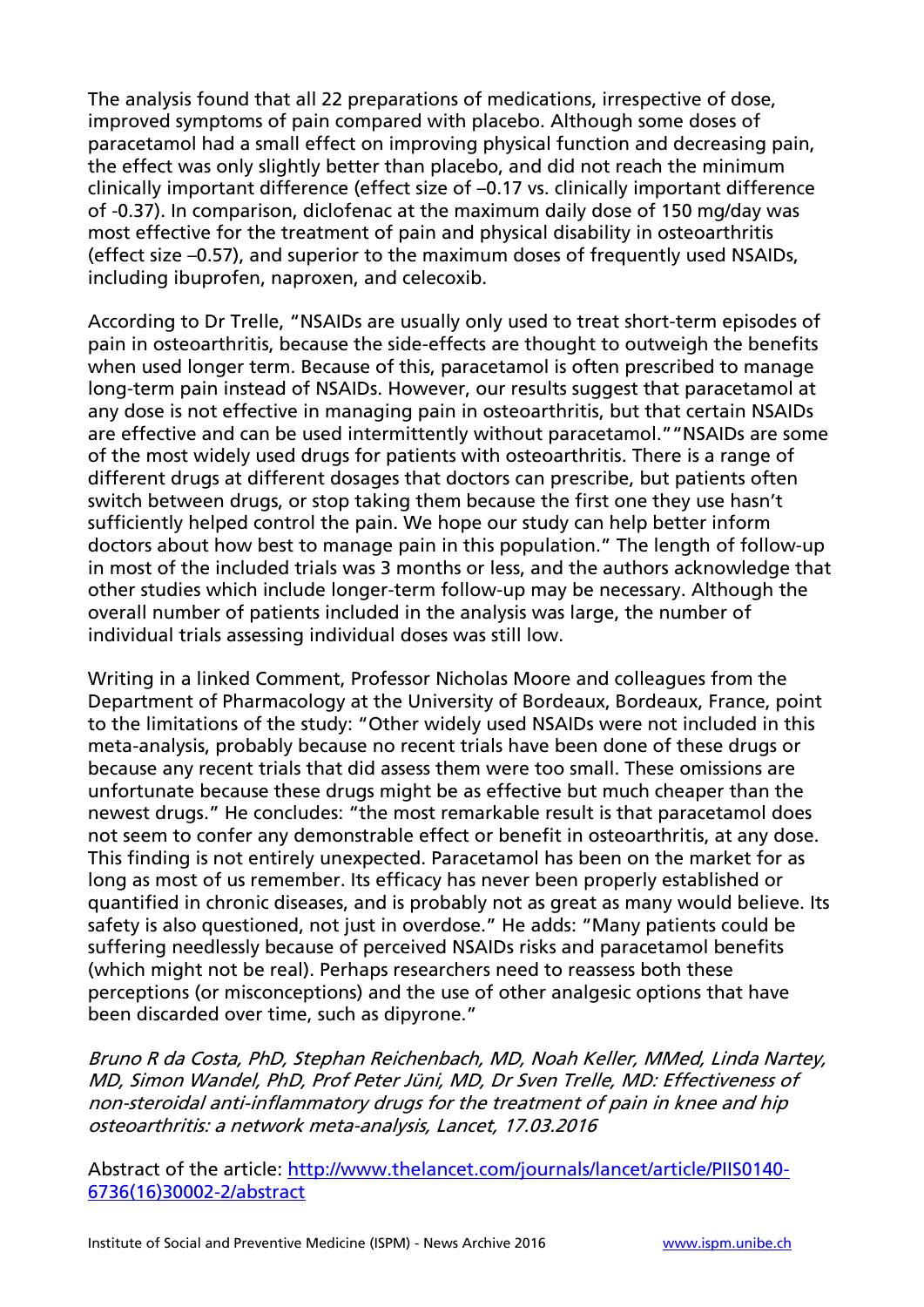## Cancer in Switzerland – the Swiss Cancer Report 2015 is out



Which cancer types are most common? How often are children diagnosed with cancer? Does cancer-related mortality increase? Are all regions in Switzerland equally affected?

Today, 21.03.2016, the Federal Statistical Office, the National Institute for Cancer Epidemiology and Registration and the [Swiss Childhood Cancer Registry](http://www.childhoodcancerregistry.ch/) publish the Swiss Cancer Report 2015. This report contains the newest available data for cancer in Switzerland.

[Press release](http://www.bfs.admin.ch/bfs/portal/en/index/news/01/nip_detail.html?gnpID=2015-496)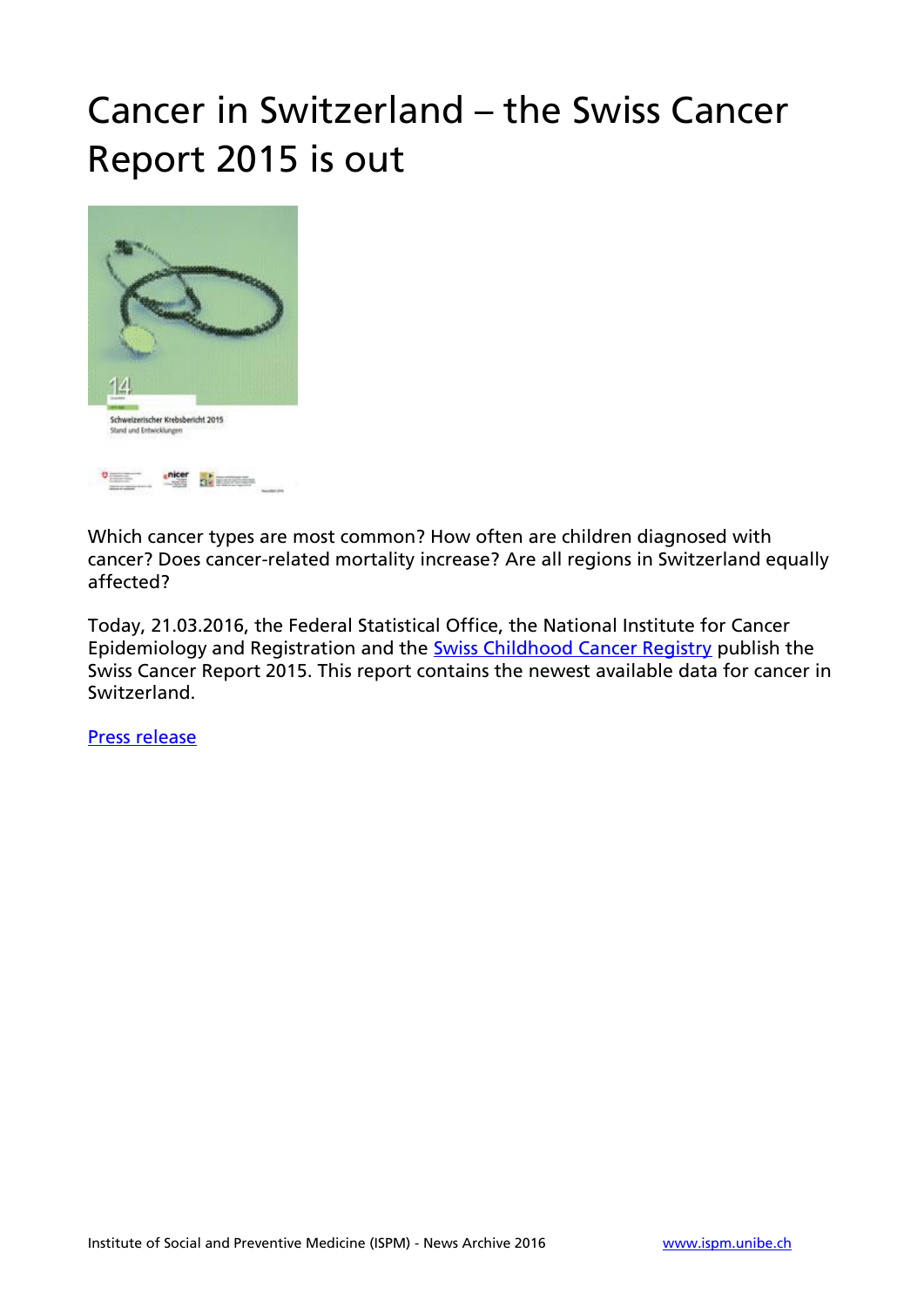## SNF professorship for Olivia Keiser



Olivia Keiser

02.03.2016 - Olivia Keiser, head of the research group HIV/ hepatitis at ISPM, was awarded an SNF professorship grant for her project "Understanding the HIV epidemic in Malawi: integrating quantitative and qualitative data in a mathematical model". The research program is funded for the duration of four years and includes an interdisciplinary team of modellers, statisticians and social scientists.

Within Malawi and many other countries in sub-Saharan Africa, HIV prevalence varies widely between small areas. The reasons for this variability remain poorly understood. Taking Malawi as a case study, Olivia Keiser and her team will develop a novel interdisciplinary modelling approach to study how this variability may be related to the spatial distribution of ethnic groups and cultural practices that influence social and behavioural factors that impede or promote the transmission of HIV, and uptake of preventive measures.

To develop the model, the research team will extract socio-behavioural factors, possible associations, and hypothesised causal pathways from qualitative literature. They will then analyse several large datasets to study the causal associations between HIV-related factors and HIV status and identify high risk population groups, which can be targeted for interventions. Finally they will develop and parameterise a mathematical model for HIV disease progression and transmission to evaluate the effectiveness and cost-effectiveness of interventions. Priority interventions will be discussed with the Ministry of Health.

The research programme will provide an in-depth understanding of region-specific socio-behavioural drivers of the HIV epidemic in Malawi, and will help determine how best to invest limited resources.

#### [13 neue Förderungsprofessuren an der Universität Bern](http://www.unibe.ch/aktuell/medien/media_relations/medienmitteilungen/2016/medienmitteilungen_2016/13_neue_foerderungsprofessuren_an_der_universitaet_bern/index_ger.html)

Medienmitteilung der Universität Bern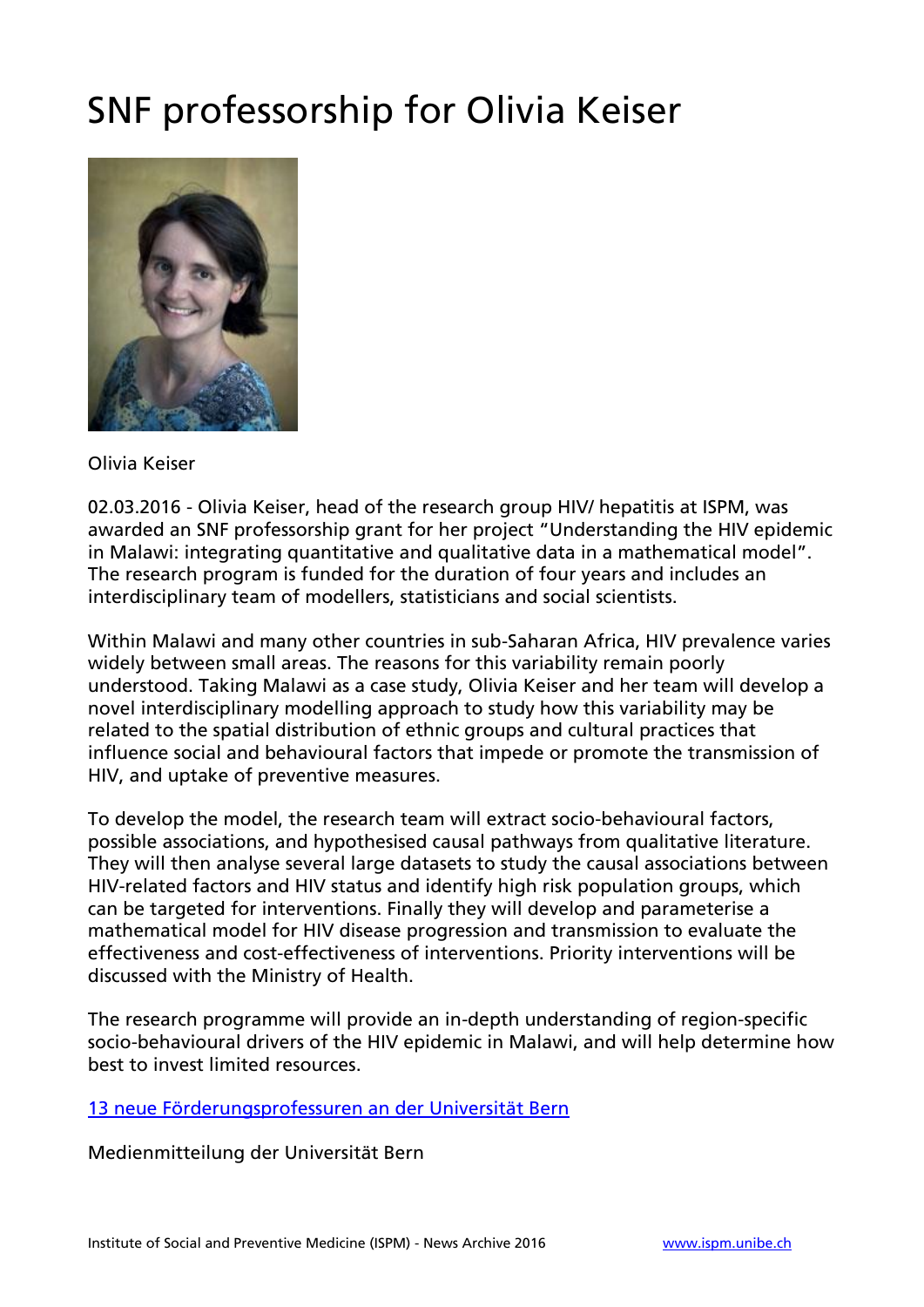## Marie Skłodowska-Curie fellowship for Georgia Salanti



26.01.2016 - Clinical studies that are planned without prior consideration of existing evidence potentially experiment with an unnecessarily large number of patients or try to answer a question to which the answer is already available.

This project aims to develop a framework of efficient and sustainable research planning that minimizes cost and has the potential to direct resource allocation by optimally planning future clinical studies based on existing evidence. A circular updating process is suggested; before a trial is planned the existing evidence (a network meta-analysis) about the effectiveness of all competing interventions is considered and its conclusiveness is statistically evaluated. If further experiments are needed these are designed considering patient's preferences and with an aim to render the existing evidence conclusive. The new data is then used to update the existing knowledge. This innovative approach to plan clinical studied requires methodological developments from various fields (biostatistics, operational research, epidemiology) and its feasibility will be evaluated in answering a real clinical question about the best intervention for a given condition and in designing a new trial. The circular updating process is of high interest to public research funding bodies, guideline developers and pharmaceutical companies. The project has a strong public engagement component as patients and major health care organizations are involved in many of the planned activities in the development of the circular updating process. The team at ISPM will include Georgia Salanti, Adriani Nikolakopoulou, Matthias Egger and others.